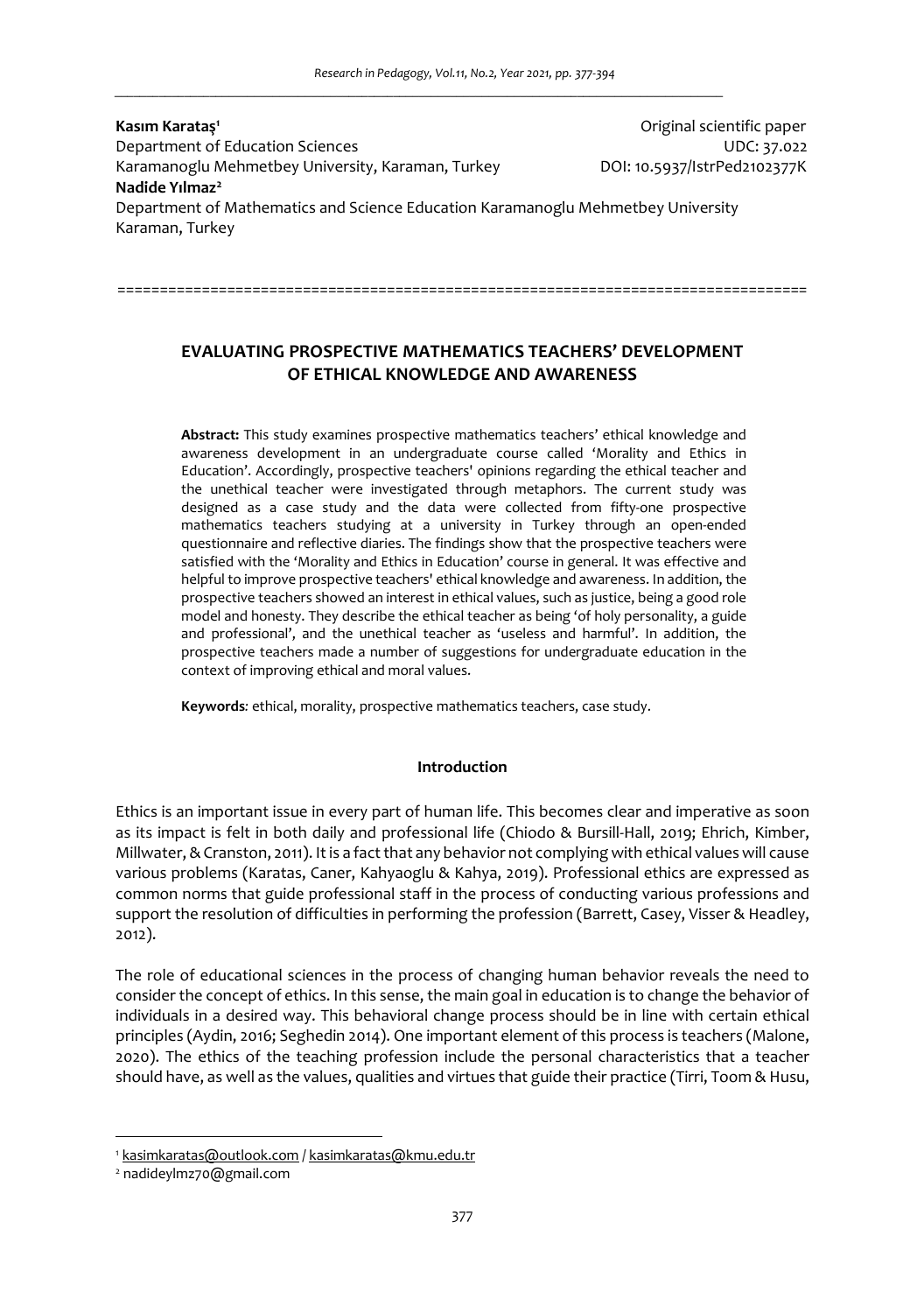2013). These ethical values not only guide teachers, but also enable them to perform their professions in a professional way (Banks, 2003; Maxwell, 2017).

One branch of teaching where ethical rules must be considered is mathematics teaching (Boylan, 2016; Chiodo & Bursill-Hall, 2019; Ernest, 2019). The questions such as, 'How do ethics concern the math teachers?', and 'What is ethical mathematics teaching?' are questions that researchers try to answer (Ernest, 2019). According to Ernest (2019), mathematics teachers have three ethical responsibilities. The first of these is related to their environment, and the second is related to their professional institutions. Their third responsibility is ethical responsibilities, arising from the teaching process as mathematics teachers. Researchers emphasize that mathematics educators generally ignore the ethical dimension of the subjects they focus on, but mathematics and ethics are intertwined by the nature of mathematics (Warnick & Stemhagen 2007). However, the components related to complying with the ethical rules in mathematics education constitute the unique aspect of discussing ethics and education in terms of the mathematics teacher (Ernest, 2019).

The necessary knowledge and skills related to the ethical responsibility of mathematics teachers are the responsibility of undergraduate education programs, as well as in-service training programs, as in other teaching fields (Malone, 2020). The direct impact of the prospective mathematics teachers' perspective on ethics in their teaching profession and teaching processes makes undergraduate education even more important (Alcock, Hernandez-Martinez, Patel & Sirl, 2020; Richardson, 1996). In addition, the changing duties and responsibilities of the teachers create the need to update teacher-training programs, and it is emphasized that the necessary knowledge and skills regarding teacher professional ethics should be included more often in teacher training programs (Kumar & Singh, 2010). In the same way, a number of researchers draw attention to the contribution of prospective teachers' professional development of reasoning, in terms of ethical problems, during their training as teachers (Mergler, 2008). The institutions that structure the teaching profession also highlight that the teachers should have ethical principles and explain one of the characteristics that prospective teachers should have as 'adopting professional ethics' (The Council of Higher Education 2007; National Association for the Education of Young Children [NAEYC] 2005; National Association of State Directors of Teacher Education and Certification [NAS-DTEC] 2015; National Education Association [NEA] 2015).

The increasing importance related to what ethics is and how it should be implemented in the teaching profession has led to the need for more work in this field. Both politicians involved in education and researchers emphasize the need to establish ethical values regarding the teaching profession. In Turkey, one of the recommendations taken at the 19th National Education Council is expressed as, 'As in every profession, the ethical codes and professional standards of the teaching profession, which are strategically important in increasing the social reputation of the teaching profession, should be established immediately and shared with the relevant parties.' (MoNE 2017). Both this decision and the points emphasized by the researchers draw attention to the need to create ethical values regarding the teaching profession (Barrett et al., 2012; Maloney & Matthews, 2020; Weil 2005). Teachers follow the teaching of professional ethical principles and standards, including justice, equity, providing a healthy and safe environment, avoiding corruption, honesty, righteousness, neutrality, occupational commitment, continuous improvement, respect, and effective use of resources (Aydin, 2016). It is thought that presenting such ethical values will support teachers and teacher candidates to make consistent, transparent and rational decisions (Gelmez-Burakgazi & Can 2018). In addition to this, although there are certain common ethical values in the teaching profession, it is important to determine ethical values specific to mathematics teaching and to reveal these values (Boylan, 2016; Ernest, 2019). As in all other teaching branches, mathematics teachers, being role models for their students, means that they affect the development of students in every respect. Researchers also emphasize that ethics should be explicitly addressed in mathematics (Atweh, 2013; Atweh & Brady, 2009; Ernest, 2012, 2019; Neyland,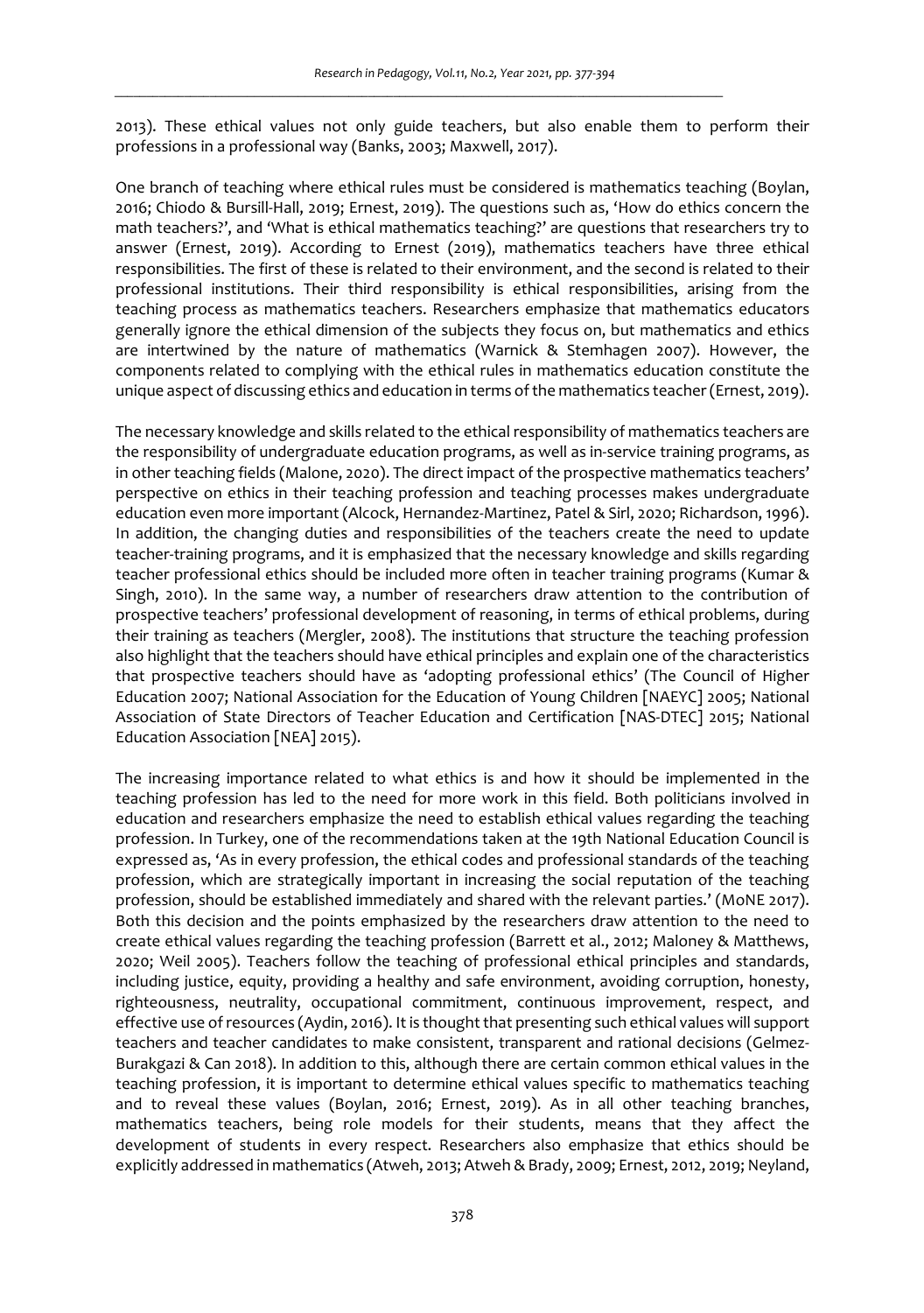2004; Roth, 2013; Warnick & Stemhagen, 2007). It is noteworthy that studies focusing on ethics in mathematics education emphasize different points. Studies explain the ways in which mathematics teachers distinguish ethical approaches as utilitarian and deontological (Atweh, 2014), and emphasize co-decision in the structuring of ethical rules (Atweh & Brady, 2009; Neyland, 2004). Ernest (2012) state that while developing ethical values in mathematics, the social and cultural context cannot be ignored, and they cannot be considered independent from the global situation. Roth (2013), on the other hand, emphasizes the importance of developing dialogue and dialogue relations in order to examine pedagogical situations in more detail, in terms of ethics in the process of mathematics teaching. In addition, the common point of researchers is that individuals who will teach mathematics should be aware of the necessary knowledge and skills related to ethics (Ernest, 2019). Based on these studies, there are two main reasons to determine the opinions of future mathematics teachers with regard to being an ethical teacher. In this way, prospective teachers will develop awareness and knowledge of ethical values. In addition, these values will be a guide for prospective teachers while performing their work in the future. In this context, the development of ethical knowledge and awareness of prospective secondary school mathematics teachers during their undergraduate education and graduating having adopted ethical teacher values are evaluated as important qualities.

This study aims to evaluate how the theoretical explanations and in-class, out-class practices conducted within the scope of the 'Morality and Ethics in Education' course during the undergraduate education contributes to the development of the ethical knowledge and emotions of prospective mathematics teachers. We also examine their thoughts regarding ethical teachers through metaphors. Moreover, we gather their opinions on how to raise a mathematics teacher who is sensitive to moral and ethical values. With this research, we aim to draw attention to the need for prospective mathematics teachers to be equipped with ethical values. We also think that these research findings will contribute to the formation of professional ethical values related to mathematics teaching. From this point of view, the research questions in this study are as follows:

- a) What are the ethical values that a mathematics teacher should have according to prospective mathematics teachers?
- b) What are the characteristics of the ethical and unethical teacher?
- c) What are their views on the effectiveness of the 'Morality and Ethics in Education' course?
- d) What are their suggestions for raising a mathematics teacher sensitive to ethical values?

# **Method**

# **Research Design**

We chose a case study from qualitative research patterns in order to evaluate the development of the ethical knowledge and feelings of prospective mathematics teachers based on different data sources. The case study is a research pattern that provides the researcher with rich detailed data and enables the answering of questions as to 'how' and 'why', which are specific to a case (Yin, 2017). In addition, assessment focused case studies, which are among the categories of case study, allows for the uncovering of value judgments regarding education programs, systems and projects (Bassey, 1999). Patton (2014) states that case studies are valuable research concerned with creating meaning in a wide range of ways regarding certain individuals, problems and situations. In addition, the holistic single case study, which is a case study type, is used in cases where there is a single analysis unit and a single case (Yin, 2017). One important feature of the case study is the limitation of the situation to be studied (Merriam, 2015). In this context, it is important to gather detailed information about the case in a limited context. Since this study aims to evaluate the development of prospective teachers' knowledge and awareness regarding ethics and morality, we use a holistic single-case study design. In other words, the analysis unit is the *prospective mathematics teachers* in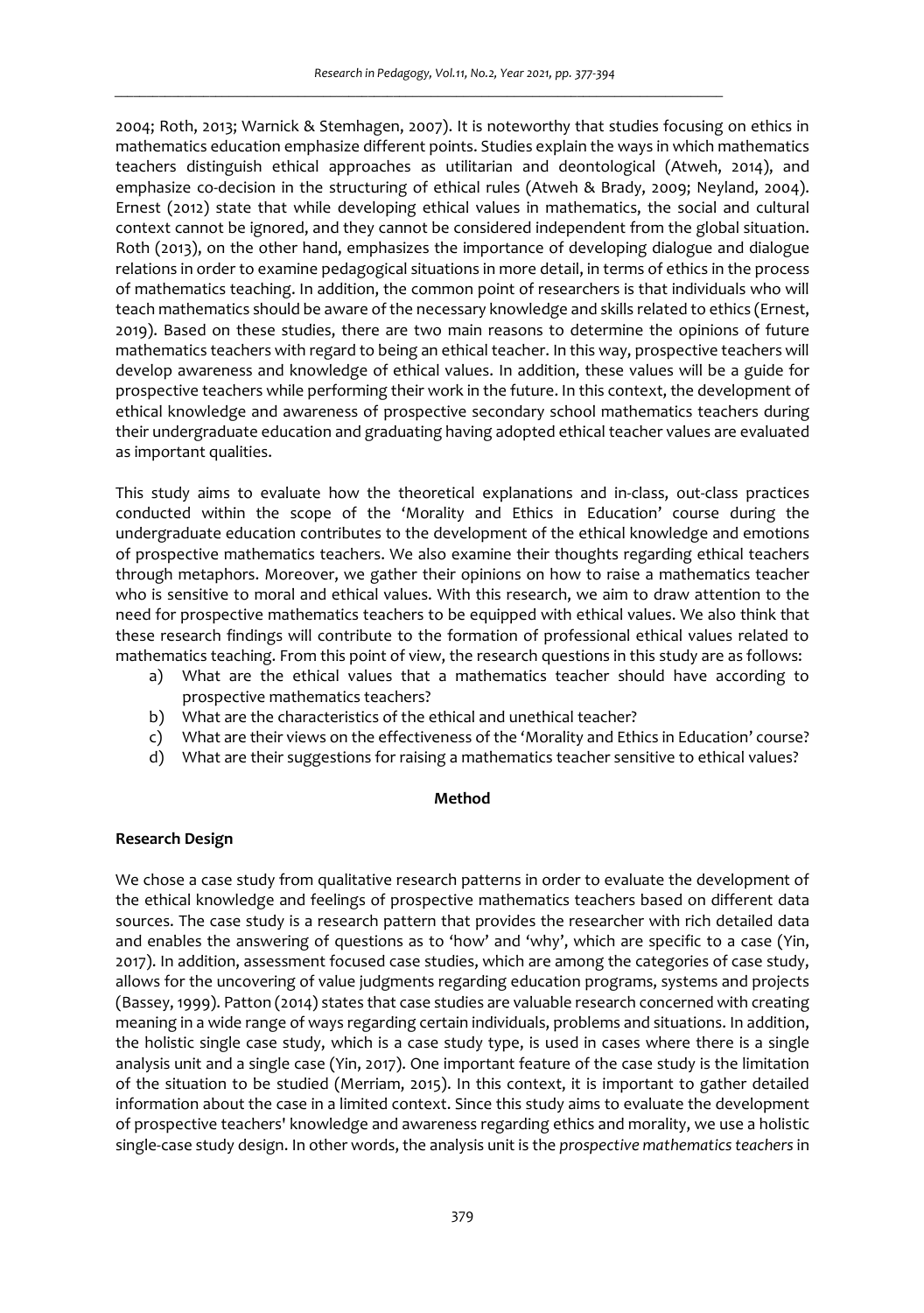this research, and *the case* is evaluation of the knowledge and awareness developments of prospective teachers on the 'Morality and Ethics in Education' course.

## **The participants and research context**

We conducted this research at a university located in the Central Anatolia region of Turkey. In Turkey, there are 203 universities, and this university is ranked 104 in terms of academic performance (University Ranking by Academic Performance [URAP], 2019). The Faculty of Education of the University was established in 2011 and has five undergraduate programs. One of these undergraduate programs is the Elementary Mathematics Teaching [EMT] program. The participants of this research were 51 EMT candidates, 43 females and 8 males, in the 2019-2020 academic year. The ages of the prospective teachers varied between 19-26 years.

In Turkey, undergraduate programs were updated in 2018 and the 'Morals and Ethics in Education' course was included as a compulsory subject in the EMT degree program (The Council of Higher Education 2018). This course takes place in the fifth semester of the EMT program. One semester lasts fourteen weeks, and this course is conducted face-to-face with prospective teachers in the form of two lesson hours per week. The general aim of the course is to create knowledge and awareness among prospective teachers, so that they can behave morally and ethically. The topics of the course are as follws: basic concepts and theories about morality and ethics; ethical principles, ethical rules, business and professional morality/ethics; the teaching profession with its social, cultural, moral and ethical aspects; ethical principles in education, training, learning and the evaluation process; ethical principles in relationships with education stakeholders; unethical behavior, ethical dilemmas, problems and solutions in schools and education; and moral/ethical education and ethical committees in schools.

## **Course process and applications**

In the first four weeks of the course, the instructor (the first author) made theoretical presentations regarding ethics and morality. In the following ten weeks, under his co-ordination and supervision, the prospective teachers made practice related to the course in the classroom. First, the prospective teachers were divided into groups of four to six. Two topics were assigned to each group of prospective teachers regarding the '*ethical values that teachers should exhibit in their professional lives*'. While creating these ethical values topic list, the related literature and the objectives of the 'Morality and Ethics in Education course were used. The list of topics is shown in the table below:

|                | <b>able 1.</b> Lullical values topic list    |    |                                          |  |  |  |
|----------------|----------------------------------------------|----|------------------------------------------|--|--|--|
| 1              | Professionalism                              | 11 | Not discriminating among students        |  |  |  |
| $\overline{2}$ | Being a good role model                      | 12 | Not requesting donations and help        |  |  |  |
| 3              | Understanding and tolerance                  | 13 | No bribery/Corruption                    |  |  |  |
| 4              | Being fair and equal                         | 14 | Not making psychological mobbing         |  |  |  |
| 5              | Honesty and accuracy                         | 15 | No physical, emotional or sexual abuse   |  |  |  |
| 6              | Being responsible                            | 16 | Not showing Violence-Pressure-Aggression |  |  |  |
| 7              | Considering individual differences           | 17 | Not to misuse duties and powers          |  |  |  |
| 8              | Resisting illegal orders                     | 18 | Not gossiping                            |  |  |  |
| 9              | Not reflecting a negative psychological mood | 19 | Not flattering seniors                   |  |  |  |
| 10             | Using school/state resources effectively     | 20 | Not wasting working hours                |  |  |  |
|                |                                              |    |                                          |  |  |  |

*Table 1. Ethical values topic list*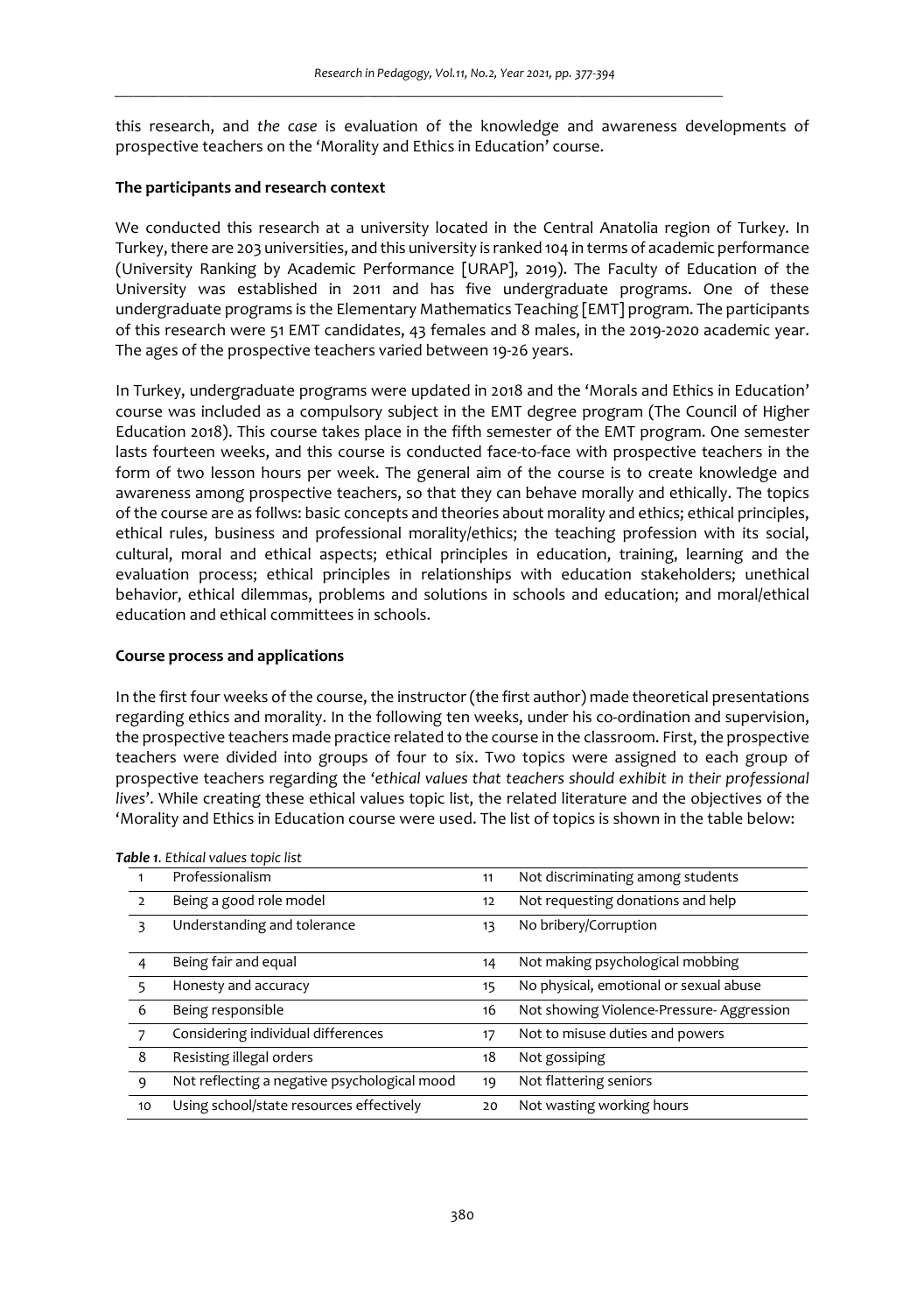Each topic was covered in one lesson hour. The prospective teachers were encouraged to use different methods and techniques while presenting the subjects during lessons. The various practices of the prospective teacher groups during the semester were as follows:

- Presenting slides
- Collaborative teaching techniques
- Making short films and showing them to other prospective teachers in the classroom
- Conducting interviews with experts and videotaping the interviews and having other prospective teachers watch and discuss them in the classroom
- Allowing other prospective teachers to watch and discuss the videos on the subjects through social media platforms.

At the end of each application, we conducted a question and answer activity in the classroom on the subject. Care was taken to prepare a suitable environment for the prospective teachers to present their opinions and to create a platform for discussion. In addition, at the end of each lesson, the other prospective teachers scored the group that had presented in the lesson in terms of processing performance. These scores were assessed as their midterm grade. At the end of the term, the participants were asked to make a self-assessment in terms of gaining awareness of ethical behavior and exhibiting behavior in accordance with professional ethical rules in the future. The aim was to get the prospective teachers to rate themselves, with the results becoming their final scores.

# **Data collection tools and data collection processes**

In studies designed as case studies, data collection can generally be comprehensive, and more than one data collection tools can be conducted. Indeed, providing an in-depth understanding of a situation is the distinctive feature of a qualitative case study. To achieve this, the researcher should collect information from many data sources. It is stated that data obtained from a single source will be insufficient to reveal in-depth understanding (Creswell & Creswell, 2017). For this purpose, we used various data sources, as we wanted to make an inclusive perspective on the development of ethical knowledge and awareness. In this context, we obtained the data with the help of openended questionnaires and reflective diaries

*Open-ended questionnaire:* An open-ended questionnaire is a data collection tool in which participants express their opinions in writing (Creswell & Creswell, 2017). We used a questionnaire, consisting of open-ended questions, in order to learn the opinions of prospective teachers on ethical knowledge and awareness development. The open-ended questionnaire consisted of two parts. In the first part, the prospective teachers evaluated the effectiveness of the course they had taken during the semester, the course implementation style, the effectiveness of the diaries they had written every week, and the efforts of the lecturer to be a role model in terms of ethics and morality out of ten points. In the second part, there were questions related to the prospective teachers' development of ethical knowledge and awareness, their opinions on ethical teachers and their suggestions on what should be done to train teachers who are sensitive to ethical values.

*Reflective Diary:* During the semester, each prospective teacher was asked to write reflective diaries on the ethical issues covered in the lessons. It is stated that keeping a reflective diary is beneficial to prospective teachers in a number of ways, such as obtaining permanent information, putting what they know into practice, organizing their thoughts, and learning what they know and do not know about the subject (Cengiz, 2014). In this sense, the aim was to get the prospective teachers to write a diary in order to question their thoughts on ethical issues and to develop their self-awareness. The prospective teachers were expected to answer the following questions while writing their diaries: 'What did I learn today?'; 'What awareness did I gain?'; 'When I consider the lesson content today, what are my gains in terms of personal and professional development?'; and 'How do I judge myself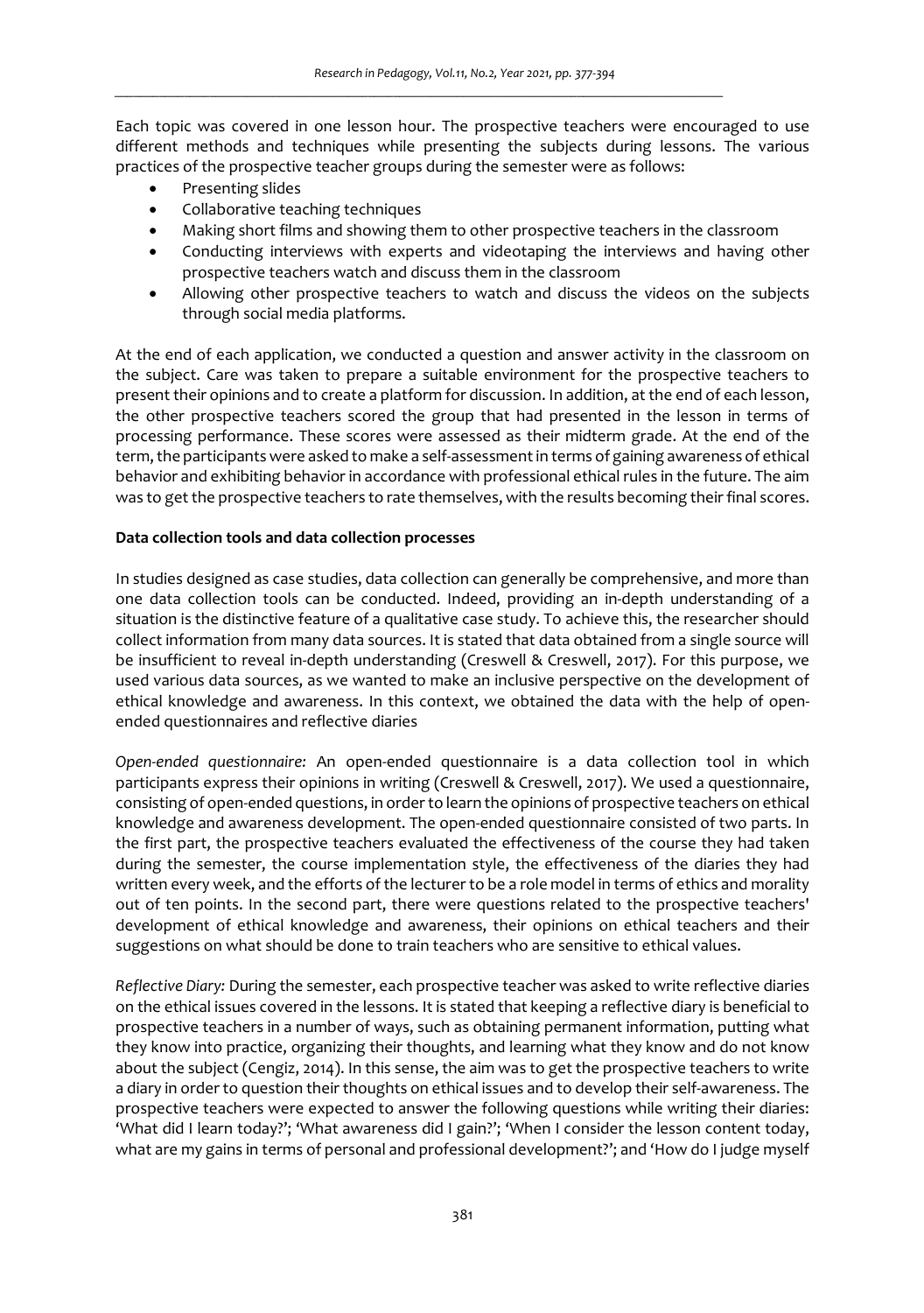when I become a teacher to abide by the ethical rules that are covered today?'. The diaries of the prospective teachers were accessed through the 'Google Classroom' application.

## **Analysis of data**

We analyzed the data through an inductive approach with the help of content analysis. Qualitative data analysis is predominantly inductive in nature (Teddlie & Tashakkori, 2003). On the other hand, while conducting inductive content analysis, line-by-line open coding was used to analyze each of the open-ended questions, which generated numerous meaning units documented in a coding manual. By applying constant comparative methods (Lincoln & Guba, 1985), these meaning units were then compared across participants as the research team reduced the data. A deductive approach can be adopted for testing and validating the authenticity and appropriateness of inductive content analysis (Patton, 2014). In this sense, in the deductive content analysis, as the researchers reached consensus, the team collapsed and renamed coded meaning units until they collectively determined final shared themes. In addition, while analyzing data on certain themes and reporting the findings, quantification was used. On the other hand, while reporting the themes and sub-themes obtained from the open-ended questionnaires, direct quotations from the opinions of the prospective teachers were made. We also supported themes with data obtained from the reflective diaries. The names of the prospective teachers were not used when citing their opinions. Instead, codes such as EMT1, EMT2 and so on, were used. For the data obtained from the diaries of the prospective teachers, the initial letter of the prospective teacher's name and surname and the date of the diary entry was used as the code (Ex; AG (27.11.2019)). Finally, descriptive statistics when analyzing the data obtained from the first part of the open-ended questionnaire were included.

There are many strategies to increase the credibility, transferability and consistency of case studies (Creswell & Creswell, 2017). First, data was collected from a sufficient number of participants in accordance with the data collection processes. After this, in order to overcome the limitations of a single data collection method and to interpret the findings from a holistic perspective, data triangulation was used. Triangulation is viewed as a qualitative research strategy to test validity through the convergence of information from different sources (Carter, Bryant-Lukosius, DiCenso, Blythe & Neville, 2014). Data triangulation refers to the use of multiple methods in qualitative research to build a comprehensive understanding about a case (Patton, 2014). In order to increase the consistency of the research, we consulted peer review to examine and critically evaluate the processes from the research design to the data collection, the theme and the writing of the findings. In addition, we obtained participant confirmation on the theme and findings by contacting a number of the prospective teachers in order to avoid misunderstandings that may have arisen from subjective assumptions regarding the conclusions and interpretations of the research. While presenting and interpreting the findings, we formed a rich and intense description. Therefore, we made detailed explanations in order to increase the transferability of the research findings and to put the findings into a certain context. In addition, we shared the raw data with readers within the framework of certain themes by making direct quotations from the prospective teachers' views and diaries for transferability.

### **Results**

### **Theme 1: The metaphor of the 'Ethical teacher'**

We used metaphors to understand the opinions of the prospective teachers with regard to ethical teachers who have adopted ethical values and who take care to exhibit ethical values in their personal and professional lives. We see that the prospective teachers associate the ethical teacher with the metaphors 'holy personality', 'guide' and 'professional'. The prospective teachers' metaphors relating to 'the ethical teacher' are shown in Table 2.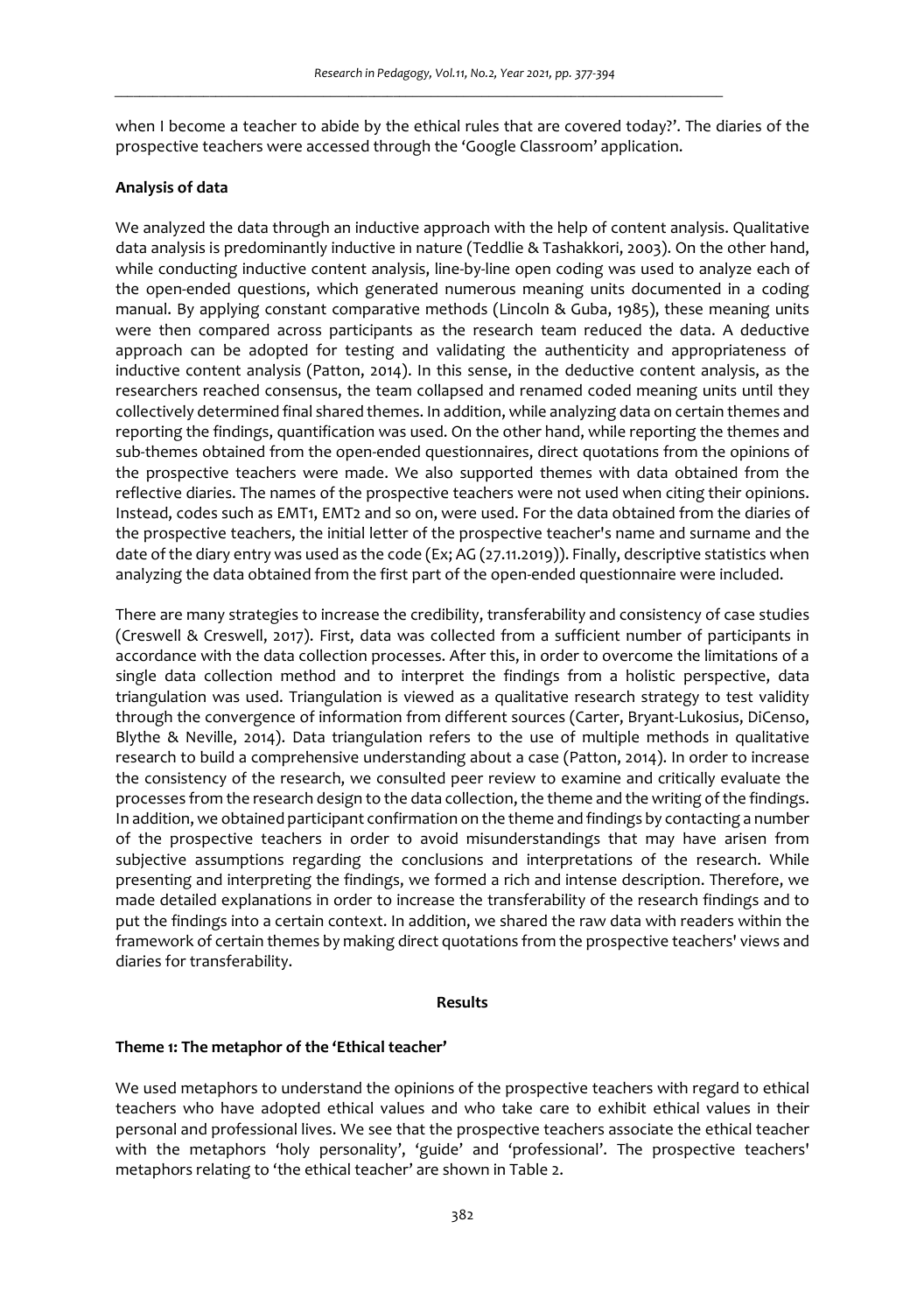| Metaphor         |                | Metaphor                 |  |
|------------------|----------------|--------------------------|--|
| Compass          | 4              | <b>Precision Balance</b> |  |
| Tree             |                | Caliph Umar              |  |
| Mother-father    |                | Door                     |  |
| Sun              |                | Snowdrop                 |  |
| Prophet Muhammad |                | Butterfly                |  |
| Candle           |                | Egyptian Pyramids        |  |
| Flower           | 2              | Sultan                   |  |
| <b>Book</b>      | $\overline{2}$ | Robot                    |  |
| Water            | 2              | Hour                     |  |
| Rain             | 2              | Queen in chess           |  |
| Constitution     |                | Eraser                   |  |
| <b>Brain</b>     |                | Star                     |  |
| Sea              |                | Alphabet                 |  |
| Electricity      |                | Computer                 |  |

| Table 2. Ethical teacher metaphors according to the prospective teachers |  |  |
|--------------------------------------------------------------------------|--|--|
|--------------------------------------------------------------------------|--|--|

At this point, the prospective teachers' views on the ethical teacher are presented by three main metaphors.

## *The ethical teacher is a guide.*

According to the opinions some prospective teachers; a teacher who has adopted ethical values is a guide for students. Sample statements regarding the opinions of the prospective teachers are as follows:

> EMT 52: "I would liken the ethical teacher to the sun because the ethical teacher is our source of life. He is the one who illuminates our day and our path at the end of darkness. With his compassion, love and helpfulness, the teacher gives warmth to his students just like the sun."

#### *The ethical teacher is a holy person.*

According to some prospective teachers, an ethical teacher prioritizes universal values. They advocate justice and equality. They continue to enlighten society even after they die by bestowing their good morals on humanity. Quotations from the opinions of some of the prospective teachers are as follows:

> EMT 28: "The ethical teacher is like the Prophet Muhammad. As a teacher, he teaches both religion and humanity. Most importantly, while doing these things, he never breaks a person's heart, damages their dignity or lies. He gives duties and responsibilities according to individual differences. While exchanging ideas, he receives and respects everyone from the youngest to the oldest. He never judges people because of their religion, language, race or status."

## *The ethical teacher is a professional.*

The prospective teachers think that the ethical teacher will work to provide students with knowledge by doing his job well and by sacrificing. Likewise, an ethical teacher is a person who is a specialist at his work, and can carry out an effective teaching process with his students while being a role model in every respect. Students understand that he will try to perform his job in the best way using different teaching methods and techniques.

> EMT 16: "He is like the door to life and dreams. Everyone wants to reach that door and open it. The ethical teacher becomes a role model with his attitudes, messages, stance, and behavior, and aims to direct and support his students…. This is because teaching is not only a profession within the boundaries of the school.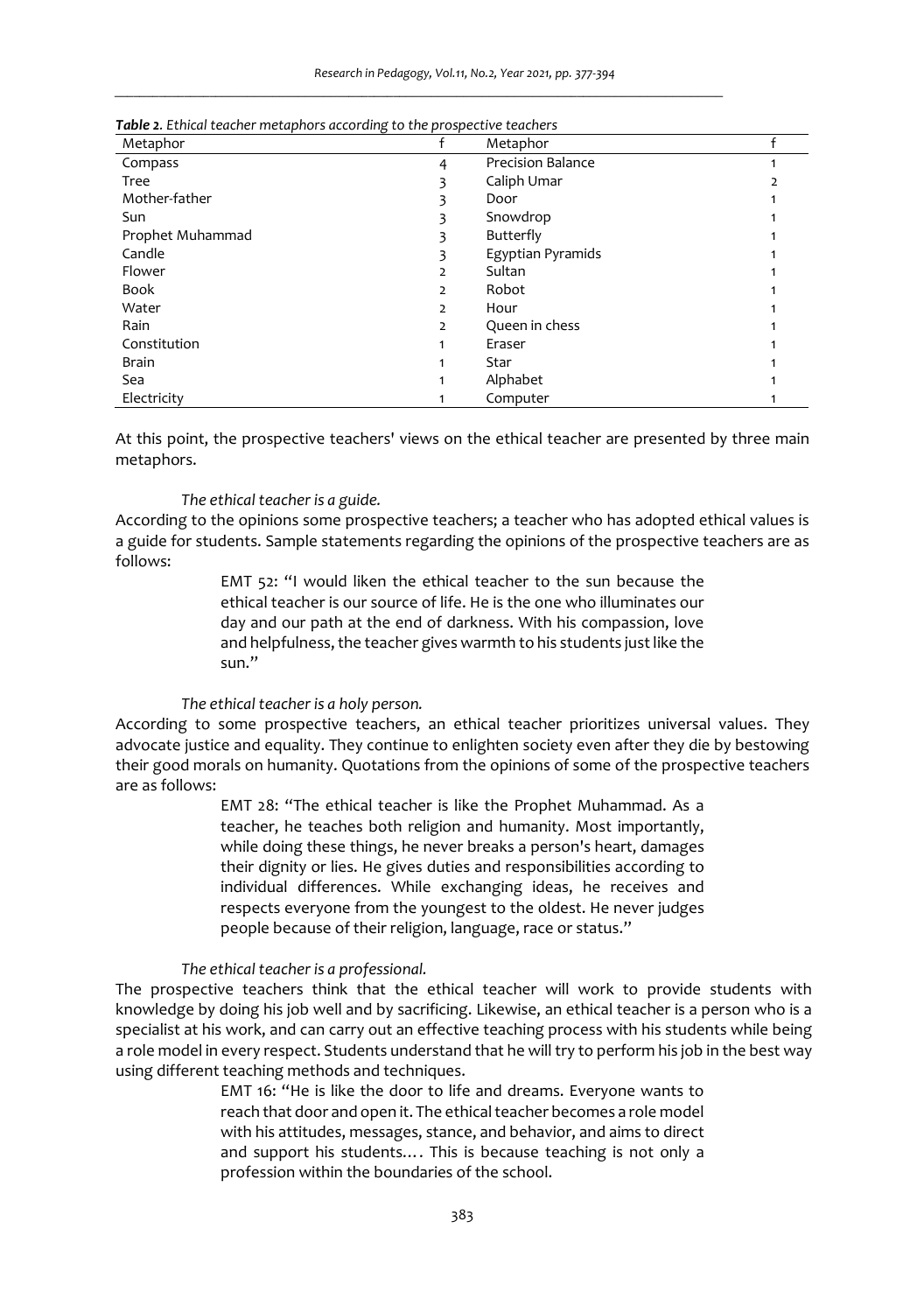## **Theme 2: The metaphor of 'Unethical teacher'**

Within the scope of this theme, we tried to understand the opinions of the prospective teachers about unethical teachers who do not comply with ethical values in their personal and professional lives, by using metaphors. Considering the metaphors and explanations of the prospective teachers regarding unethical teachers, they generally evaluate unethical teachers as 'useless and inefficient' and 'harmful'. The metaphors relating to unethical teachers are shown in Table 3:

*\_\_\_\_\_\_\_\_\_\_\_\_\_\_\_\_\_\_\_\_\_\_\_\_\_\_\_\_\_\_\_\_\_\_\_\_\_\_\_\_\_\_\_\_\_\_\_\_\_\_\_\_\_\_\_\_\_\_\_\_\_\_\_\_\_\_\_\_\_\_\_\_\_\_\_\_\_\_\_\_\_\_\_\_\_\_\_\_\_\_\_\_\_\_\_\_*

| Metaphor       | f              | Metaphor       | f            |
|----------------|----------------|----------------|--------------|
| Fruitless tree | 3              | Dry land       | $\mathbf{1}$ |
| Garbage        | 3              | Cancer cell    | 1            |
| Swamp          | $\overline{2}$ | Piece of wood  | 1            |
| Humid weather  | $\mathbf{1}$   | Alcohol        | 1            |
| Monkey         | $\mathbf{1}$   | Ivy            | 1            |
| Banana slicer  | $\mathbf{1}$   | Disaster       | 1            |
| Cockroach      | $\mathbf{1}$   | Gravity        | 1            |
| Cigarette      | $\mathbf{1}$   | Desert         | 1            |
| Snowball       | 1              | King in chess  | 1            |
| Garbage truck  | $\mathbf{1}$   | Blacksmith     | 1            |
| Thief          | $\mathbf{1}$   | Parasite       | 1            |
| Broken chair   | $\mathbf{1}$   | Chameleon      | 1            |
| Android phone  | 1              | Unused library | 1            |
| Sea            | $\mathbf{1}$   | Wall           | 1            |
| Closed box     | $\mathbf{1}$   | Wound          | $\mathbf{1}$ |
| Ketchup        | $\mathbf{1}$   | Wild animal    | 1            |
| Heeled shoes   | $\mathbf{1}$   | Pig            | 1            |
| Earthquake     | $\mathbf{1}$   | Broken clock   | 1            |
| Cigarette      | 1              | Gum            | 1            |
| Mint candy     | $\mathbf{1}$   | Puffer fish    | 1            |

*Table 3. Unethical teacher metaphors* 

At this point, the prospective teachers' opinions regarding the unethical teacher are presented in two main metaphors.

### *The unethical teacher as useless and inefficient*.

The prospective teachers emphasize that unethical teachers would not benefit students, would not fulfill the requirements of their profession, and would cause students to exhibit undesirable and unethical behavior as a wrong role model. Sample statements from the opinions of some of the prospective teachers are presented below.

> EMT24: "I liken the unethical teacher to dry land. He is inefficient like dry land. He cannot ensure the growth and development of his students. Just as there is no life in dry land, there are no good or moral individuals in the environment where there is an unethical teacher."

#### *Unethical teacher giving harm.*

The prospective teachers stated that an unethical teacher does not benefit the personal and academic development of their students; moreover, they can also harm their students.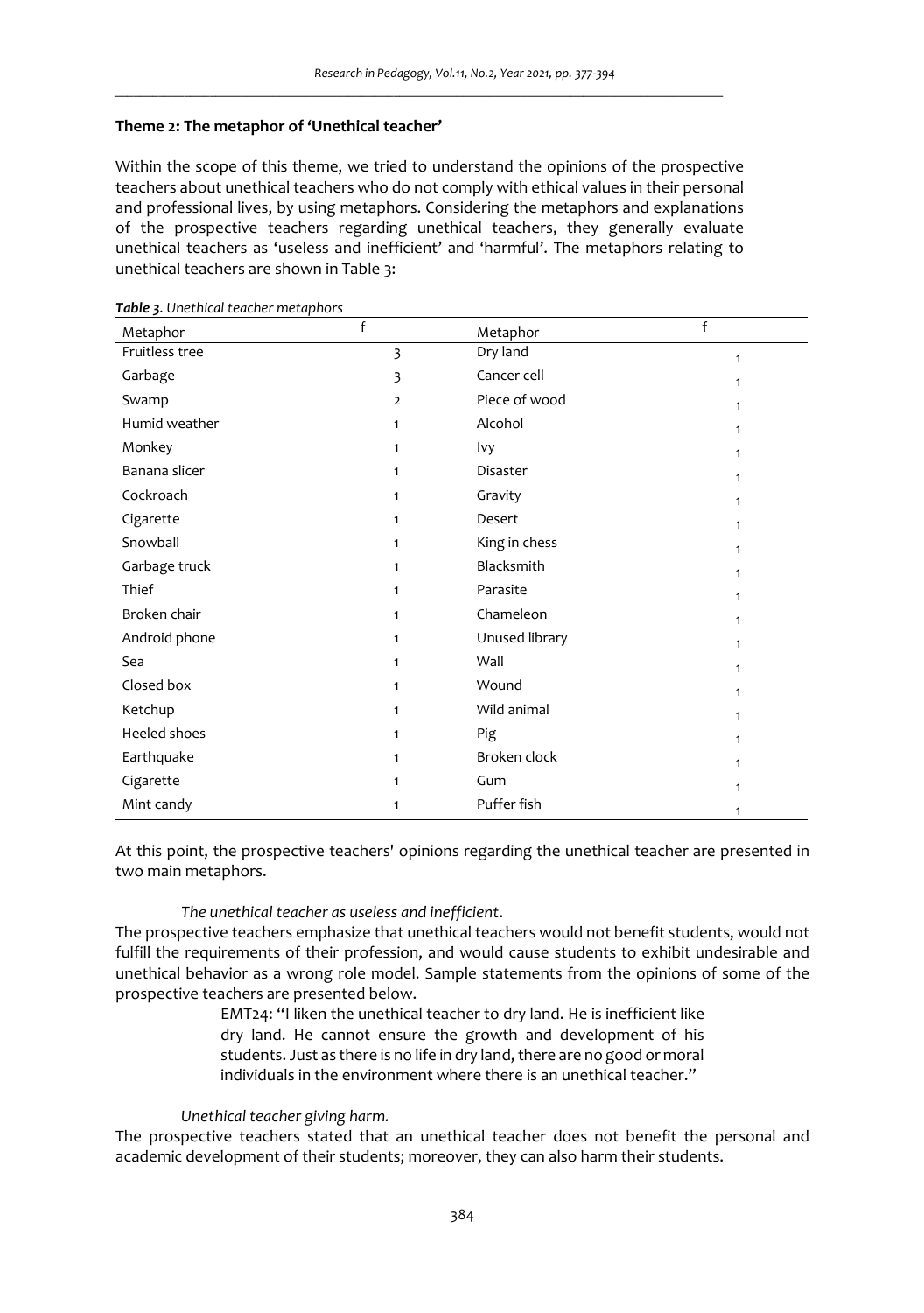EMT9: "Actually, we can compare it to a snowball rolling down a mountain. This snowball will also grow and eventually turn into an avalanche causing enormous damage. Likewise, the unethical teacher will have created a huge avalanche by the end of his career with all the students he has taught and educated."

#### **Theme 3: Effectiveness of the 'Morality and Ethics in Education' course**

Within the scope of this theme, we discussed the opinions of the prospective teachers concerning the effectiveness of the 'Morality and Ethics in Education' course. We can see that the prospective teachers generally state that this lesson is effective. The prospective teachers state that the content and application methods of the course contribute to their personal development. In addition, they specify that this course contributes to the development of their empathetic skills and their ability to interpret events from different viewspoints.

> EMT25: "I think my empathy skills have improved. Thanks to this lesson, I became more aware of my patience, limits, and myself. I have learned how ready I am for the profession or what I am missing in order to be ready and how to fill these deficiencies."

The prospective teachers, who expressed their opinions about the content of the course, stated the contribution of the course practice (slides, short films, videos, and interviews) carried out in the process as follows.

> EMT51: "I would not think in such a way if the lecture had been conducted as a narrative technique. This is because the visual narration, the narration through videos, the videos we recorded, and the real-life stories enriched the lesson. This encouraged me to think and I expressed my thoughts on this subject in my diaries. Therefore, this lesson has contributed a lot to me."

The prospective teachers expressed how this lesson contributed to their learning with regard to values and the way they should comply in their professional teaching lives in the following way.

> EMT16: "I better understood that the only duty of the teacher is not to teach and leave the classroom. Therefore, I think twice if I get into a wrong attitude in my normal life. I can say it improved my empathy skill more, such as how real is my performance, and how I would feel if it was done to me."

## *Findings from reflective diaries*

The prospective teachers stated in their diaries that the ethical issues covered each week raised their personal and professional awareness and that the lessons are effective and efficient. Below are a few examples of the opinions of the prospective teachers;

> BE (27.11.2019): "Today, my group and I made our presentation. I think we made a good presentation. We also included our foreign friends in our lesson in the presentation. We enjoyed presenting it." KU (18.12. 2019): "I like the Morals and Ethics Course, it goes well. The course is not boring, as the subjects affect our teaching lives. This course gives good things for us in our future lives and we can provide for our students, other teachers, parents and other people in our lives. We can make good changes in them and affect their lives."

The prospective teachers shared sincere experiences concerning unethical events they had faced and encountered in the past, and criticized unethical situations.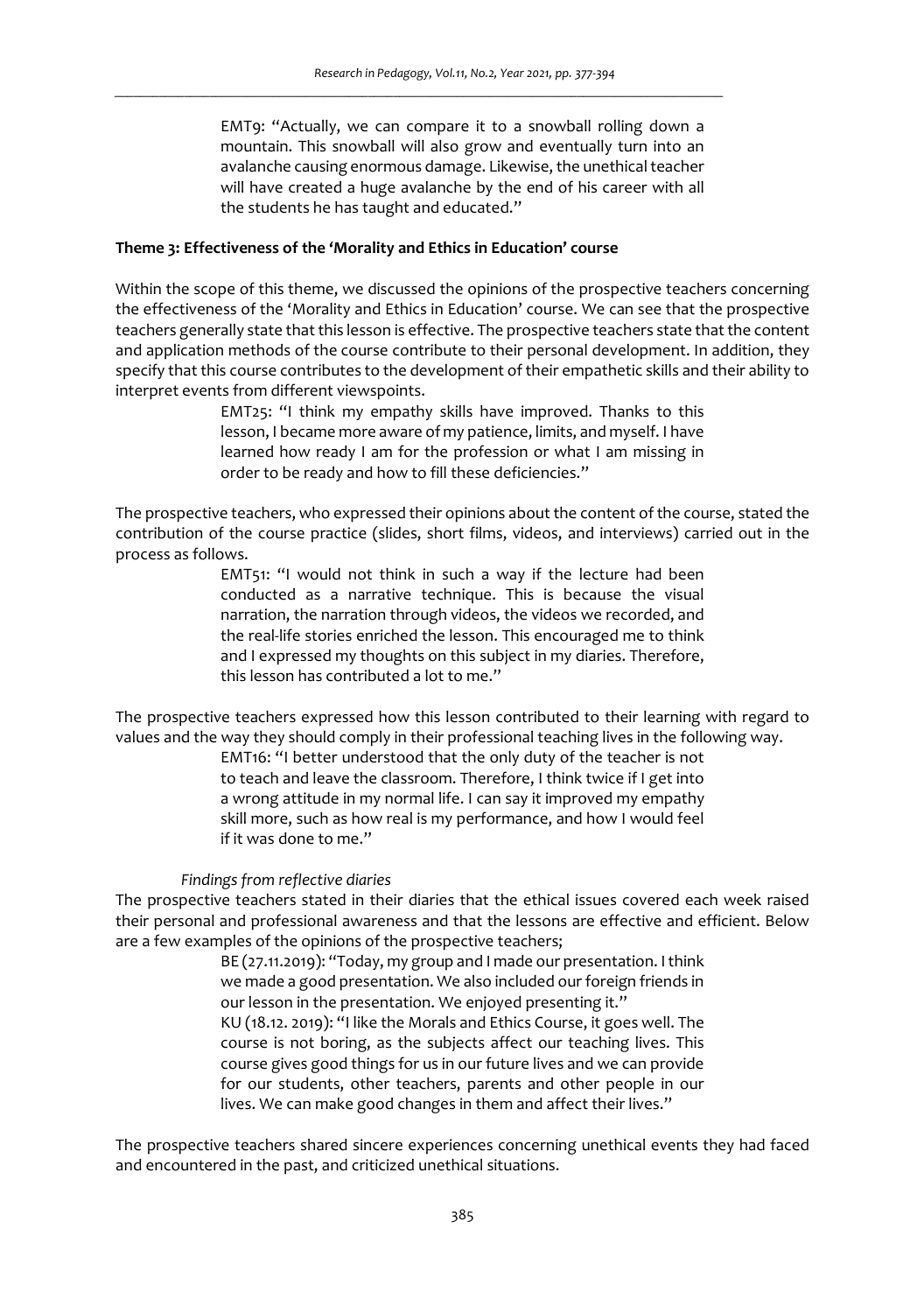EY (27.11.2019): "They presented us with a more effective expression with the videos and interviews they recorded. As they explained, my past experiences passed before my eyes. The bad behavior of our teacher towards us…. It all crossed my mind like a filmstrip, it was very effective. I liked it very much."

The prospective teachers stated that a number of student groups could not organize ethical issues well and could not use effective methods and techniques.

> KK (23.10.2019): "While the first group made its presentation, the participants asked questions to activate us and asked us to talk about the videos they had recorded. However, I see this as a deficiency as the group members interrupted each other and, in some cases, were indecisive during the presentation process."

The prospective teachers also state in their diaries that they would try to be an ethical role models when they become teachers in the future. They think that being an ethical role model is more effective than preaching ethical rules to students and asking them to obey them.

> AG (27.11.2019): "… since students see teachers as role models, our behavior is so important that we can drag them to completely different lives by making small imprssions on the lives of students with a single word and action."

The prospective teachers, on the other hand, state that they face a of number unethical situations during their education period and sometimes they might act unethically themselves. They state that the reason for their unethical behavior is sometimes due to not knowing that the action is unethical. They express that they sometimes act unethically because it will be against their interests, so they behave unethically. In addition, they express the opinion that they will now behave in accordance with ethical and moral rules with the awareness that this course has created in them. Since the teacher candidates did not allow direct quotations about this situation, even though their names are hidden, quotations are not included here. The outstanding situations in the analysis of the diaries in general are shown in Figure 1.



*Figure 1. Outstanding situations in the analysis of the diaries*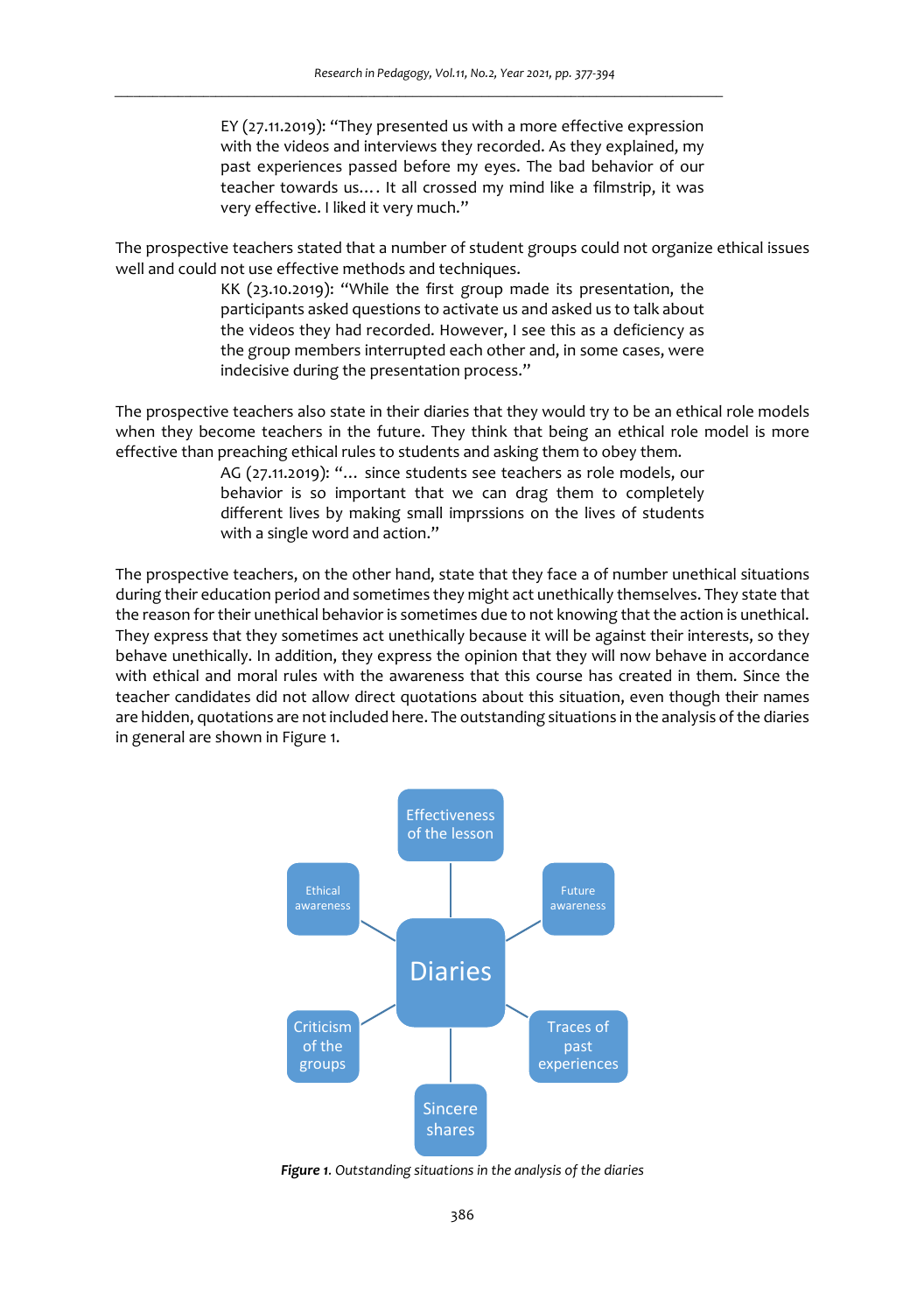### **Theme 4: Suggestions for training teachers sensitive to moral and ethical values**

*\_\_\_\_\_\_\_\_\_\_\_\_\_\_\_\_\_\_\_\_\_\_\_\_\_\_\_\_\_\_\_\_\_\_\_\_\_\_\_\_\_\_\_\_\_\_\_\_\_\_\_\_\_\_\_\_\_\_\_\_\_\_\_\_\_\_\_\_\_\_\_\_\_\_\_\_\_\_\_\_\_\_\_\_\_\_\_\_\_\_\_\_\_\_\_\_*

Within the scope of this theme, we discussed suggestions from the prospective teachers with regard to how to train a mathematics teacher who is sensitive to ethical and moral values. First, the prospective teachers emphasized the importance of this course in order to qualify as a teacher. They also said that they liked the application and process of the course and that it should continue to be conducted in this way:

> EMT39: "This process was completely followed in the course of morality and ethics in the education I received this year. The applications were conducted. We have acted out individuals with ethical and unethical behavior. Its lasting effect was very high. It was also very efficient in creating awareness."

> EMT47: "Our implementation of the course this year was actually good because these ethical values cannot solely be gained by reading books. I think we conducted it in the most efficient way."

On the other hand, the prospective teachers are of the opinion that it is not possible for a prospective mathematics teacher to acquire ethical values through one course alone, and that it should be extended to the entire undergraduate education process. They also stated that the ethical development of individuals depends on the family and the environment they grow up in as follows:

> EMT5: "This values education should start in primary school, because when students enter the undergraduate program, they become people who already have established personalities, characters, and certain ideas, but this type of value education should be given throughout their education, starting from primary school, and even from the family."

The prospective teachers generally think that theoretical information regarding ethics and moral principles should be given during the undergraduate education process. In the same way, they defend the view that methods and techniques should be followed in order to gain experience in which they can be active both inside and outside the classroom:

> EMT19: "It should be taught with a constructivist approach because ethical values can become more permanent with the participation of students in the course."

The prospective teachers consider that sharing should be made on sample ethical cases in the learning-teaching process. They also emphasize that they should be informed about how ethical behavior should be displayed, and how to raise awareness through sample ethical cases."

> EMT13: "It can also focus on values that need to be developed. In addition, examining cases within the course supports them and adds realism and vitality to the subject."

> EMT17: "While the teacher develops our ethical and moral values, he/she can make students realize something through thinking about these issues by starting from examples from daily life."

Another point suggested by the prospective teachers, in order to train teachers sensitive to moral and ethical values, is that senior teachers and prospective mathematics teachers should meet together. They emphasize the importance of sharing senior teachers' experience on how they cope with the ethical problems they encounter in their professional lives with prospective teachers. In addition, they suggest that prospective teachers attend seminars and conferences on morality and ethics.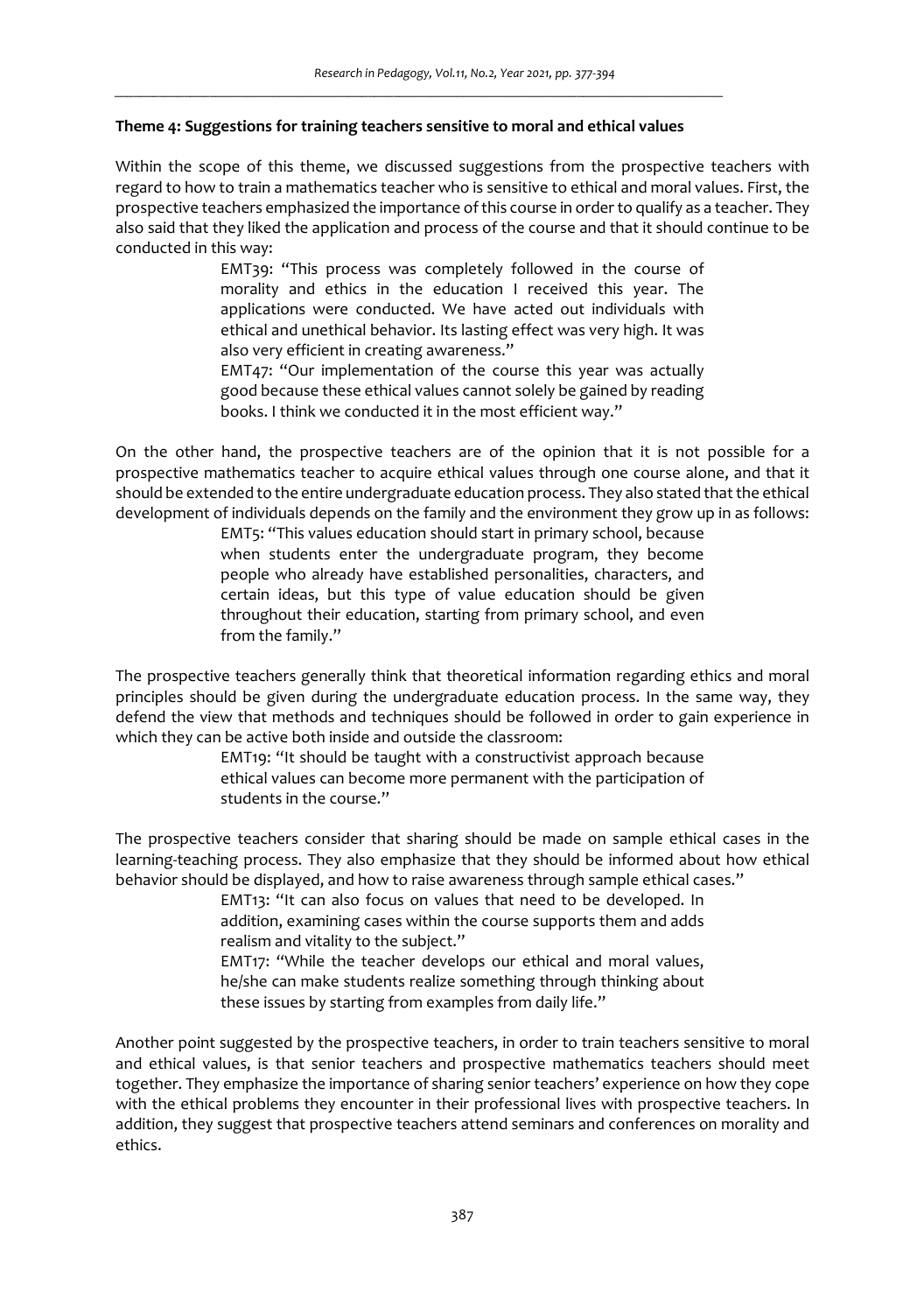EMT35: "It is necessary that similar courses, such as morality and ethics in education, should be more common. Again, within the scope of this course, opportunities to participate in conferences and workshops should be offered, not only at school, but also outside."

Another point that the prospective teachers mention is that faculty members should comply with ethical and moral values and become role models for them.

> EMT24: "First, the 'Morality and Ethics in Education' course must be included in the undergraduate program in order to ensure that prospective teachers become truly ethical and moral individuals. Of course, just being in the curriculum of the course is not enough to improve ethical and moral values. Faculty members on other courses should also be good role models for prospective teachers.

In general, the suggestions of the prospective teachers are presented by visualizing them in the following figure:



*Figure 2. Suggestions for the development of prospective teachers' ethical values* 

In general, the prospective teachers attach importance to the ability of prospective mathematics teachers to behave in accordance with ethical values in their professional lives. They suggest that the undergraduate education process should be evaluated well in order for prospective mathematics teachers to develop their ethical and moral understanding and gain knowledge and awareness.

# **Discussion and Conclusion**

In this study, we examine the development of ethical knowledge and awareness in the context of the 'Moral and Ethics in Education' course in the undergraduate program of prospective mathematics teachers. When we evaluate the findings in general, we can claim that the course is effective and it improves ethical knowledge and awareness of the prospective teachers according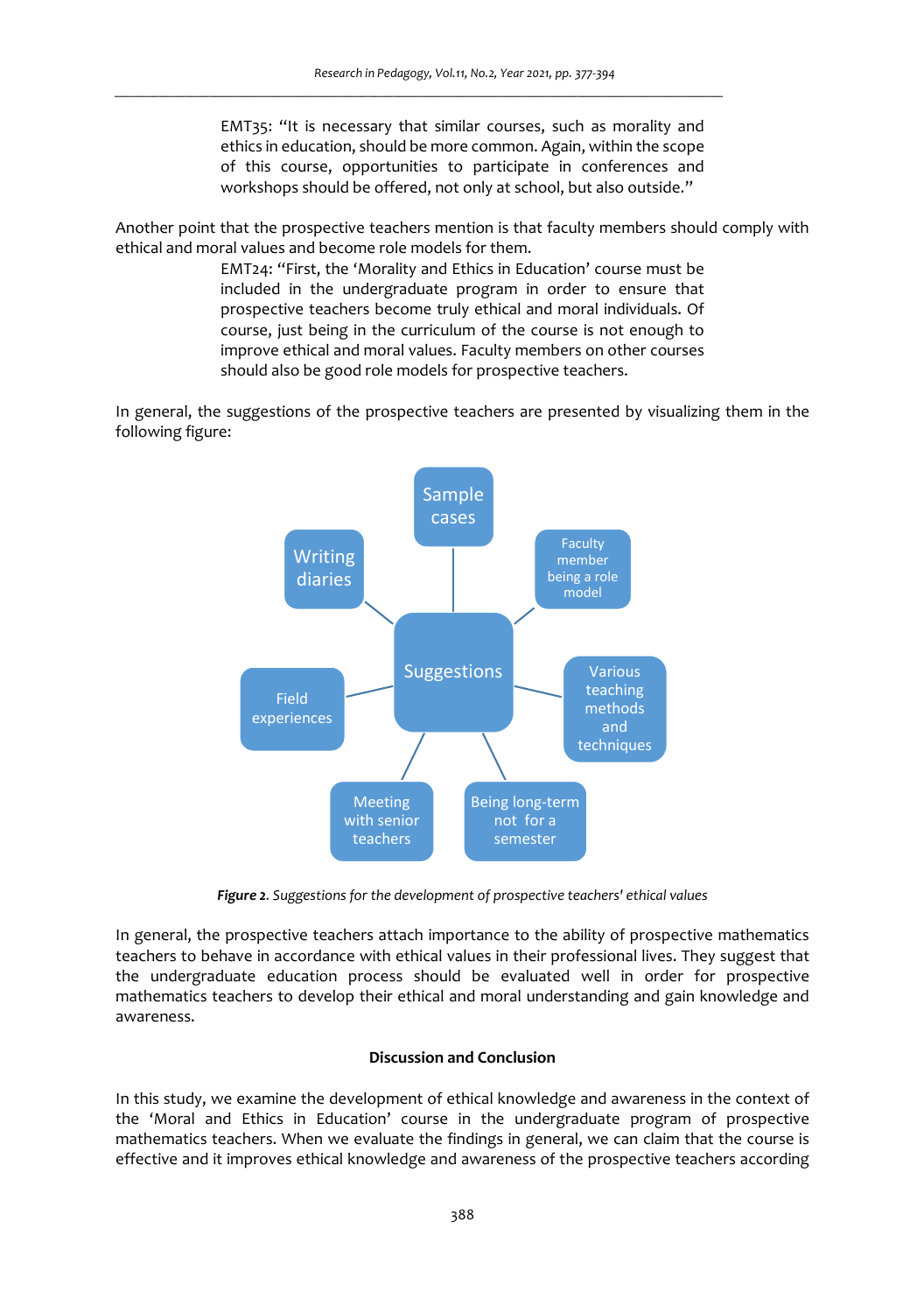to their opinions. Behaving in accordance with ethical values is an indispensable obligation of a teacher, regardless of his/her branch. In this sense, it is necessary to enable an understanding of ethical values for prospective mathematics teachers during their undergraduate education and to make them aware of ethical values. In fact, it is emphasized that all prospective teachers should be educated with ethical values during undergraduate education (Maxwell et al., 2016). In addition, it is stated that teachers' behavior in accordance with ethical values will make the mathematics teaching and learning process more effective for both teachers and students (Ernest, 2019). In this study, prospective teachers consider ethical values as an important part of the teaching profession. In addition, it can be seen that they emphasize more ethical values, such as justice, being a good role model and honesty. This finding is consistent with different studies in the literature. Aydin (Aydin, Guner-Demir, Toptas & Erdemli, 2020) emphasize that teachers should act in accordance with the ethical principles of justice and honesty in their professional lives. Ordu (2019) lists ethical values as role models, considering the individual differences of students and non-discrimination in his study. Tanswell and Rittberg (2020) state that mathematics teachers should avoid injustice, otherwise they violate ethics. In addition, they emphasize that in order for mathematics teachers to provide justice, they should provide mathematics education while considering their students' cultural or class backgrounds. In a study by Altinkurt and Yilmaz (2011), 'not paying enough attention to unsuccessful students' is considered as unethical behavior according to prospective teachers. Another finding of this study is that teachers who cannot adopt ethical behavior will not benefit their students' personal and academic development, and will be a bad role model for them. Education and ethics are two important components that complement each other. In this context, one of the biggest obstacles to effective and efficient education can be teachers committing ethical violations in the education process and not displaying an appropriate role for ethical behavior. Teachers, as good role models, affect students positively and vice versa (Coskun, 2016). In their study, Karatas and et al. (2019), found that prospective teachers consider qualified teachers, who are role models through their behavior, as ethical teachers. Maxwell (2017) emphasizes that a teacher should be a good model and should avoid attitudes and behavior that would constitute bad examples. At this point, role model teachers, who act in accordance with ethical rules, will not only contribute to the personal and academic development of their students, but also to the development of ethical awareness and values. In fact, according to Lilja (2017), teachers are in a position of natural-role models in the ethical and moral development of their students. In this context, more effort should be made to improve the ethical awareness of future teachers during the undergraduate education process.

Researchers mostly emphasize that ethics education is generally inadequate, and that it should be given importance for students in higher education (Bourke, Kinsella & Prendeville 2019; Gulcan, 2015; Lundin, 2012; Sims & Felton, 2005; Warnick & Silverman, 2011). Similarly, researchers emphasize that prospective mathematics teachers should acquire the necessary knowledge and sensitivities regarding ethics (Aybek & Aslan, 2017; Ernest, 2019). Sahin-Kiralp and Manolova-Yalcin (2017) stated that, apart from theoretical knowledge, different methods and techniques, such as case studies, should be used to help prospective teachers to internalize ethics. In fact, in another finding from this study, prospective teachers suggest that training on ethics should not be limited to a single course, but should be extended to the undergraduate education process by increasing their number. In addition, the prospective teachers consider that there should be real life practice of theoretical knowledge in these courses, and analysis should be conducted based on sample cases. Warnick and Silverman (2011) state that student teachers can benefit from a discussion-oriented, stand-alone course dedicated specifically to professional ethics for teachers. In addition, Sims and Felton (2005) suggest striving to achieve a balance between the active engagement of students with issues and a critical analysis of choices made in real-life situations, co-ordination of different disciplines through case studies, and invitation to consultants from outside to provide a broader view of the various organizational sectors. Strike and Soltis (2009) propose using elements of ethical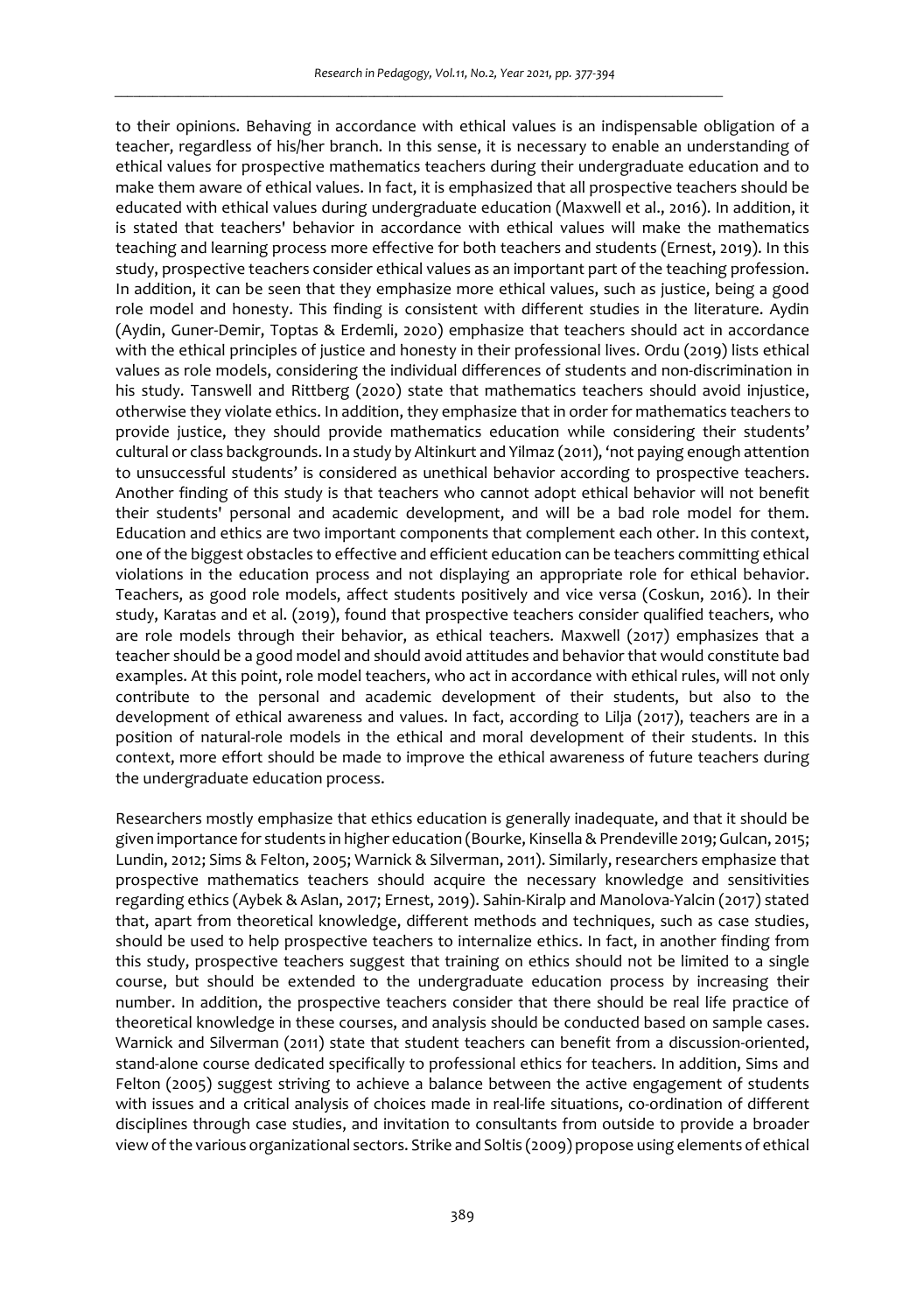theory, case analysis, and the NEA [National Education Association] code of ethics to develop an ethical knowledge base, deliberative abilities, and analytical skills.

The prospective mathematics teachers emphasize the importance of the faculty member who will conduct the course on ethics in the undergraduate education process being a role model in terms of ethical behavior. In a number of studies, the effects of lecturers on undergraduate students as role models are emphasized (Harfitt, 2018; Izadinia, 2012; Lunenberg, Korthagen & Swennen, 2007; Timmerman, 2009). Lumpkin (2008) emphasizes the important influence of teachers on students' ethical and character development. Lumpkin states that 'teachers serve as role models with the attributes of honesty, respect for others, accepting and fulfilling responsibilities, playing fair, earning and returning trust, and living a moral life. They should model the importance of engaging in a lifelong quest to 'do the harder well', rather than 'the easier wrongly' (p.49). Skoe (2010) state that teachers are moral and ethicals models who contribute to the development of care in students. With the same sensitivity, it is necessary for teacher trainers to adopt and apply ethical values for the ethical awareness and development of prospective mathematics teachers. Aleccia (2011) states that modeling is still an essential component of good teaching, besides knowing intimately about academic content knowledge of a subject. In their study, Asif (Asif, Guangming, Haider, Colomer & Kayani, 2020) emphasize that faculty members are effective in the moral and character development of prospective teachers and, in this respect, they should be role models for prospective teachers. According to Narinasamy and Logeswaran (2015), ethics and morality education should be an important component of the teacher training process, and faculty members should not forget that they are role models for prospective teachers, both pedagogically and ethically. If this is not the case, discourse-action contradiction will negatively affect prospective teachers' development of ethical awareness.

As a result, teachers from any branch are expected to adopt ethical values and to comply with ethical values throughout their professional lives. In this respect, it should be ensured that prospective teachers learn professional ethical principles while strengthening their pedagogical competence in the teacher training process. In this context, the course of 'Morals and Ethics in Education' contributes to the ethics and awareness development of prospective mathematics teachers. Academicians emphasize the importance of training on behavioral ethics for students (De Los Reyes, Kim & Weaver, 2017). Simola (2019) states that people should receive education and gain awareness about 'behavioral ethics', so that they can make ethical decisions quickly when they are faced with ethical dilemmas. In this sense, emphasis should be given to ethical education, not only for the undergraduate mathematics teaching program, but also in all programs of higher education.

## **Limitations and suggestions**

In this study, we have attempted to draw attention to the importance of gaining ethical knowledge and awareness for prospective mathematics teachers. In this context, we carried out an intensive data collection and data analysis process. However, as in every study, this research has certain limitations. Since this study is limited to one university, Karamanoglu Mehmetbey University in Turkey, further research is needed at other universities and countries, along with comparative studies between countries. The qualitative findings of the study cannot be generalized. However, although different data collection methods have been used in the research, the main methodological drawbacks are that the findings have been obtained based on the prospective teachers' self-reports. In this respect, the main limitation of this study is that objective judgments cannot be obtained clearly and subjective judgments cannot be controlled. In this regard, we recommend that researchers use quantitative methods to confirm qualitative findings. This research is a cross-sectional study over one semester. Longitudinal studies are needed in order to evaluate the development of prospective teachers' ethical knowledge and awareness. In addition, scales with psychometric features should be developed in order that teachers can self-assess their ethical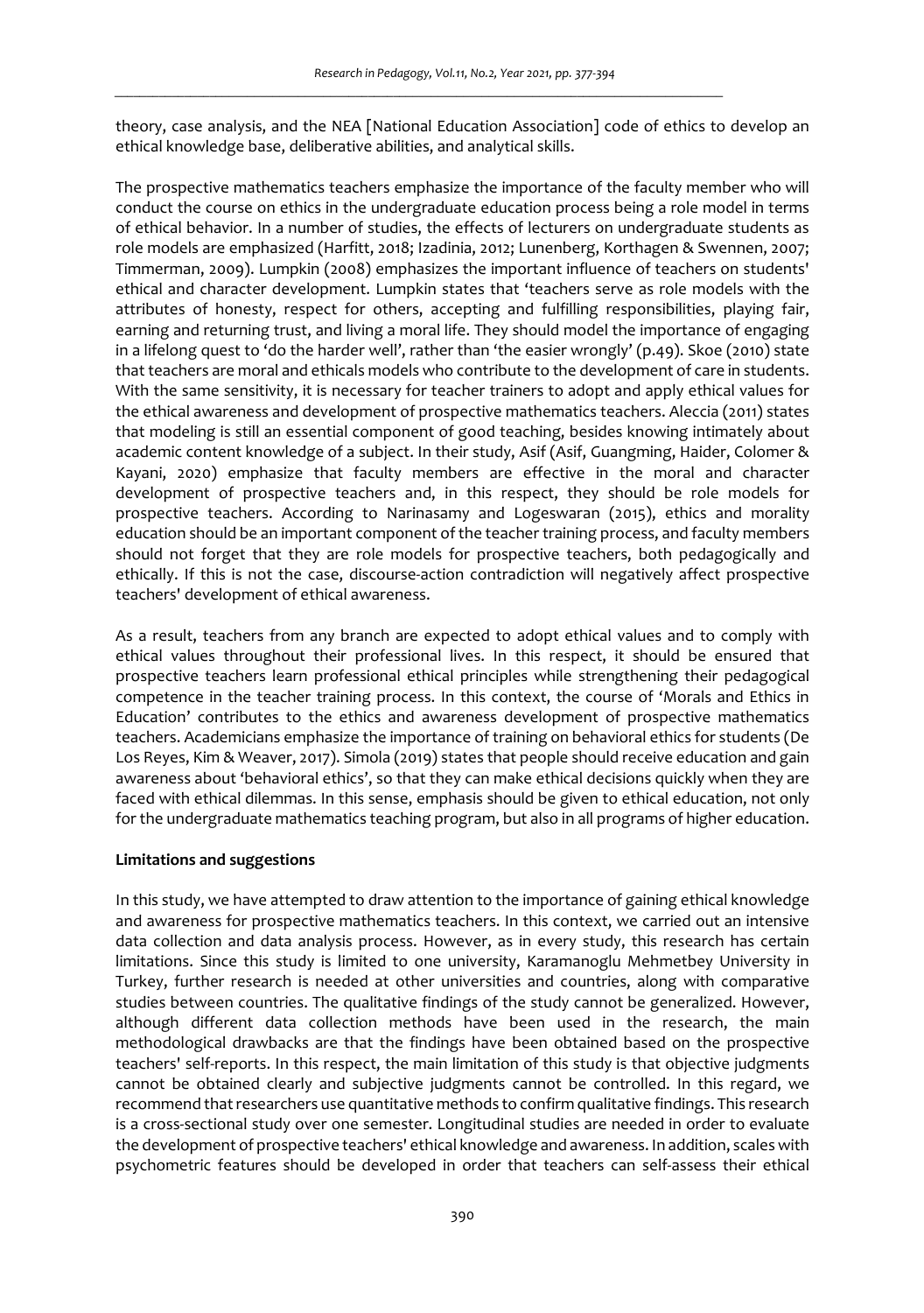awareness. Furthermore, the competency of faculty members at being ethical role models should be evaluated. It is recommended to increase the number of qualified scientific studies that draw attention to the importance of the ethical and moral education of prospective teachers, benefit educational practices and contribute to the stakeholders in education.

#### **References:**

- Aleccia, V. (2011). Walking our talk: The imperative of teacher educator modeling. *The Clearing House, 84,* 87-90. https://doi.org/10.1080/00098655.2010.524951
- Alcock, L., Hernandez-Martinez, P., Patel, A. G., & Sirl, D. (2020). Study habits and attainment in undergraduate mathematics: A social network analysis. *Journal for Research in Mathematics Education*, *51*(1), 26-49.https://doi.org/10.5951/jresematheduc-20200044.
- Altinkurt, Y., & Yilmaz, K. (2011). Prospective teachers' views about teachers' occupational unethical behaviours, *Mehmet Akif Ersoy University Journal of Education Faculty, 22*, 113–128.
- Asif, T., Guangming, O., Haider, M. A., Colomer, J., & Kayani, S. (2020). Moral education for sustainable development: Comparison of university teachers' perceptions in China and Pakistan. *Sustainability*, *12*(7), 3014. https://doi.org/10.3390/su12073014
- Atweh, B. (2013). Is the good a desire or an obligation? The possibility of ethics for mathematics education. *Philosophy of Mathematics Education Journal, 27*, 1 – 11.
- Atweh, B. (2014). Mathematics education and democratic participation between the critical and the ethical: a socially response-able approach. In O. Skovsmose & B. Greer (Eds.), *Opening the cage: critique and politics of mathematics education* (pp. 325–342). Sense Publishers.
- Atweh, B., & Brady, K. (2009). Socially response-able mathematics education: implications of an ethical approach. *Eurasia Journal of Mathematics Science and Technology Education, 5*(3), 267–276. https://doi.org/10.12973/ejmste/75278
- Aybek, B. & Aslan, S. (2017). The relationship between pedagogical formation training certificate program prospective teachers 'critical thinking attitudes and their perceptions on professional ethical principles. *European Journal of Education Studies*, *3*(2), 227 – 237.
- Aydin, I. (2016). *Yonetsel mesleki ve orgutsel etik.* Pegem: Akademi Publishing.
- Aydin, I., Guner-Demir, T., Toptas, B. & Erdemli, O. (2020). Teachers' struggle with gifts: gift culture at schools and associated ethical problems. *Ethics & Behavior,* 1-15. https://doi.org/10.1080/10508422.2020.1765170
- Banks, S. (2003). From oaths to rulebooks: A critical examination of codes of ethics for the social professions. *European Journal of Social Work, 6*(2), 133–144. https://doi.org/10.1080/1369145032000144403.
- Barrett, D. E., Casey, J. E., Visser, R. D., & Headley, K. N. (2012). How do teachers makejudgments about ethical and unethical behaviors? Toward the development of a code of conduct for teachers. *Teaching and Teacher Education*, *28*(6), 890-898. https://doi.org/10.1016/j.tate.2012.04.003.
- Bassey, M. (1999). *Case study research in educational settings.* Buchingham, Philadelphia: Open University Press.
- Bourke, M., Kinsella, W.J., & Prendeville, P. (2019). The Implementation of an Ethical Education Curriculum in Secondary Schools in Ireland. *Education Sciences, 10*, 14 https://doi.org/10.3390/educsci10010014
- Boylan, M. (2016) Ethical dimensions of mathematics education. *Educational Studies in Mathematics Education*, *92*(3), 395-409. https://doi.org/10.1007/s10649-015-9678-z
- Carter, N., Bryant-Lukosius, D., DiCenso, A., Blythe, J., & Neville, A. J. (2014). The use of triangulation in qualitative research. *Oncology nursing forum*, *41*(5), 545–547. https://doi.org/10.1188/14.ONF.545-547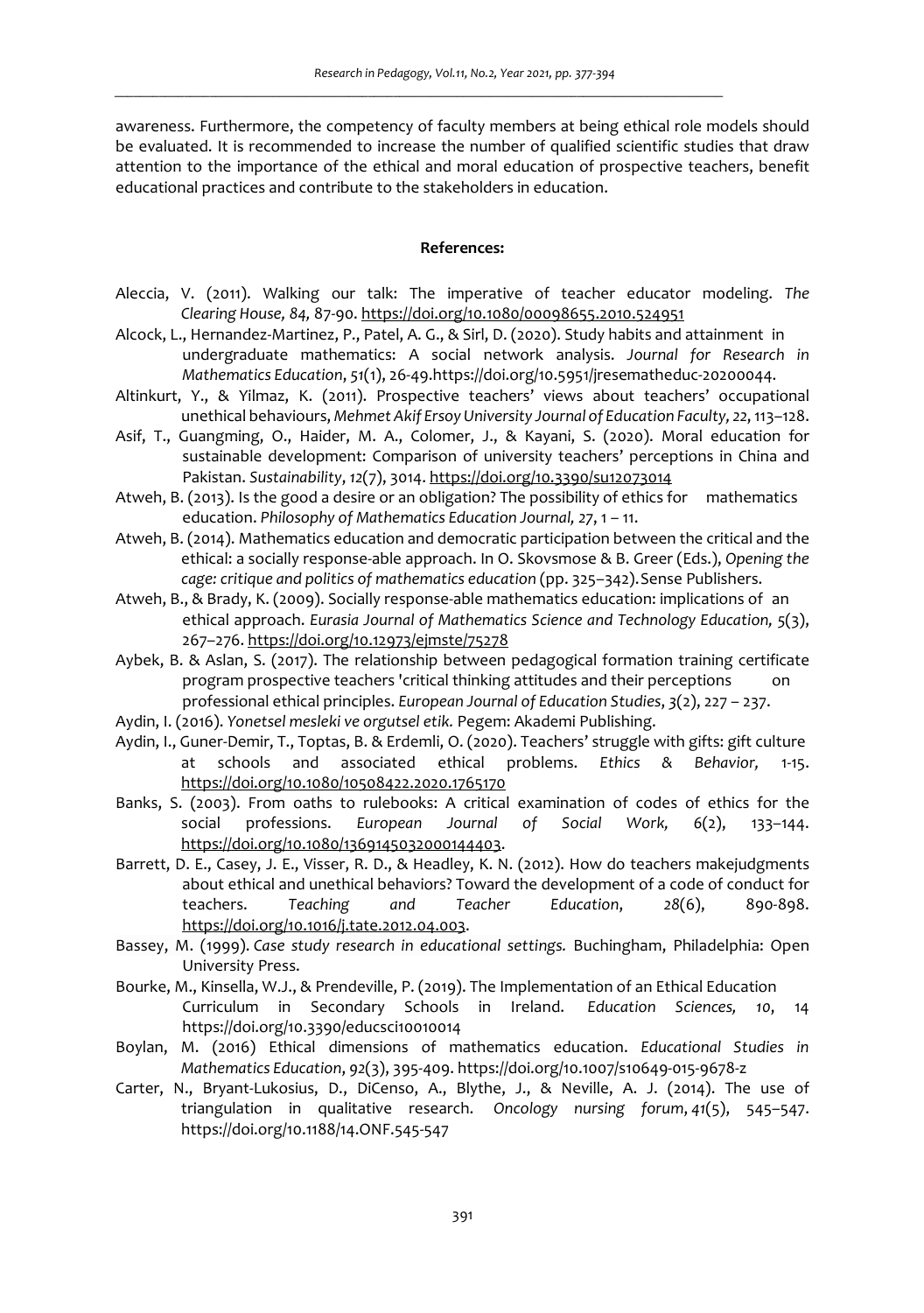- Cengiz, C. (2014). *The effects of reflective journals kept by pre-service science teachers on reflective thinking and achievement in general chemistry laboratory* (Doctoral Dissertation). Karadeniz Technical University, Turkey.
- Chiodo, M., & Bursill-Hall, P. (2019). Teaching Ethics in Mathematics. *EMS Newsletter*, 12 (114), 38-41.
- Coskun, N. (2016). *The views of students of faculty of education and faculty members regarding teaching professional ethics values: Hidden curriculum while gaining Professional ethics values* [Doctoral Dissertation], Adnan Menderes University.
- Creswell, J. W., & Creswell, J. D. (2017). *Research design: Qualitative, quantitative, and mixed methods approaches.* Sage publications.

- De los Reyes, G., Jr., Kim, T. W., & Weaver, G. R. (2017). Teaching ethics in business schools:A conversation on disciplinary differences, academic provincialism, and the case for integrated pedagogy. *Academy of Management Learning & Education, 16*(2), 314-336. https://doi.org/10.5465/amle.2014.0402
- Ehrich, L. C., Kimber, M., Millwater, J., & Cranston, N. (2011). Ethical dilemmas: a model to understand to teacher practice. *Teachers and Teaching: Theory and Practice,* 17, 173 185. https://doi.org/10.1080/13540602.2011.539794
- Ernest, P. (2012). What is our first philosophy in mathematics education? *For the Learning of Mathematics,* 32(3), 8 – 14.
- Ernest, P. (2019). The ethical obligations of the mathematics teacher. *Journal of Pedagogical Research, 3*(1), 80-91. https://doi.org/10.33902/JPR.2019.6.
- Gelmez-Burakgazi, S. & Can, I. (2018). Development and validation of a professional ethics scale for pre-service teachers. *International Journal of Curriculum and Instructional Studies,8*(2), 275-298. https://doi.org/10.31704/ijocis.2018.013
- Gulcan, N. Y. (2015). Discussing the importance of teaching ethics in education. *Procedia Social and Behavioral Sciences*, *174*, 2622-2625. https://doi.org/10.1016/j.sbspro.2015.01.942
- Harfitt, G.J. (2018). The Role of the community in teacher preparation: Exploring a different pathway to becoming a teacher. *Frontiers in Education, 3*(64), 1-13. http://dx.doi.org/10.3389/feduc.2018.00064
- Izadinia, M. (2012). Teacher educators as role models: A qualitative examination of student teachers' and teacher educators' views towards their roles. *The Qualitative Report*, *17*(24),  $1 - 15.$
- Karatas, S., Caner, M., Kahyaoglu, R. B., & Kahya, S. (2019). Perceptions of pre service teachers on ethical teacher and professional ethics course, *Journal of Qualitative Research in Education, 7*(1), 29-49. https://doi.org/10.14689/issn.2148-2624.1.7c1s.2m
- Kumar, G. & Singh, G. (2010). Professional ethics among teachers. Sahoo, P. K., Yadav, D. and
- Das, B. C. (Ed.), *Professionalism in Teacher Education: Contemporary Perspectives* (1st edition, pp.211-220). Concept Publishing.
- Lilja, A. (2017). Teachers' experiences of ethics in religious education. In I. O. Franck (Ed.), *Assessment in ethics education – A case of national tests in religious education* (1st edition, pp. 69–86). Springer.
- Lincoln, Y. S., & Guba, E. G. (1985). *Naturalistic inquiry*. Sage Publications.
- Lumpkin, A. (2008). Teachers as role models: Teaching character and moral virtues. *Journal of Physical Education, Recreation and Dance, 79*(2), 45-49. https://doi.org/10.1080/07303084.2008.10598134
- Lundin, S. (2012). Hating school, loving mathematics: On the ideological function of critique and reform in mathematics education. *Educational Studies in Mathematics*, *80*(1-2), 73-85. https://doi.org/10.1007/s10649-011-9366-6
- Lunenberg, M., Korthagen, F. & Swennen, A. (2007). The teacher educator as a role model. *Teaching and Teacher Education*, *23*, 586-601. https://doi.org/10.1016/j.tate.2006.11.001
- Malone, D. M. (2020). Ethics education in teacher preparation: a case for stakeholder responsibility. *Ethics and Education*, 15(1), 77-97.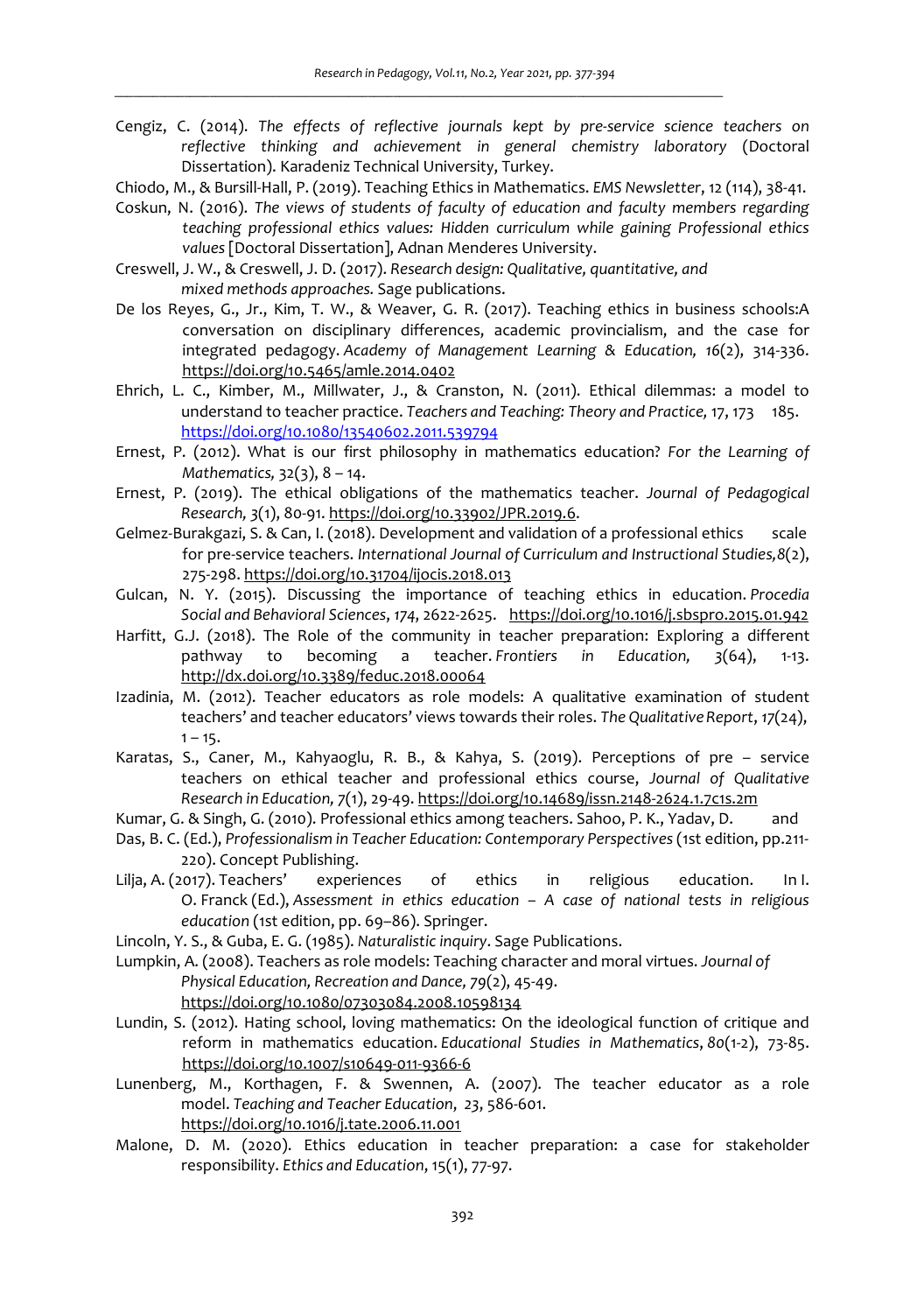https://doi.org/10.1080/17449642.2019.1700447

- Maloney, T., & Matthews, J. S. (2020). Teacher Care and Students' Sense of Connectedness in the Urban Mathematics Classroom. *Journal for Research in Mathematics Education*, *51*(4), 399- 432. https://doi.org/10.5951/jresematheduc-2020-0044
- Maxwell, B. (2017). Codes of professional conduct and ethics education for future teachers. *Philosophical Inquiry in Education, 24*(4), 323–347.
- Maxwell, B., Tremblay-Laprise, A. A., Filion, M., Boon, H.J, Daly, C., van den Hoven, M. & Walters, S. (2016). A Five-Country Survey on Ethics Education in Preservice Teaching Programs. *Journal of Teacher Education, 67*(2), 135-151. https://doi.org/10.1177/0022487115624490.
- Mergler, A. (2008) Making the implicit explicit: Values and morals in Queensland teacher education. *Australian Journal of Teacher Education, 33*(4).

http://dx.doi.org/10.14221/ajte.2008v33n4.1

- Merriam, S.B. (2015). *Qualitative research in practice: ıntroduction to qualitative research.* San Francisco: John Wiley and Sons.
- Narinasamy, I.,& Logeswaran, A. K. (2015). Teacher as moral model-Are we caring enough?. *World Journal of Education*, *5*(6), 1-13. https://doi.org/10.5430/wje.v5n6p1
- National Association for the Education of Young Children [NAEYC]. (2005). *Code of ethical conduct and statement of commitment.*

http://www.naeyc.org/files/naeyc/file/positions/PSETH05.pdf

- National Association of State Directors of Teacher Education and Certification [NAS-DTEC]. (2015). *Model code of ethics for educators.* http://www.nasdtec.net/?page=MCEEDoc
- National Education Association [NEA]. (2015), Code of ethics. http://www.nea.org/home/30442.htm
- Neyland, J. (2004). Toward a postmodern ethics of mathematics education. In M. Walshaw (Eds.), *Mathematics education within the postmodern* (1st edition, pp. 55–73). Information Age Publishing.
- Ordu, A. (2019). *Codes of ethics for the teaching profession and teachers' opinions on ethical codes* [Master dissertation], Ankara University.
- Patton, M. Q. (2014). *Qualitative research & evaluation methods: Integrating theory and practice*. Sage publications.
- Richardson, V. (1996). The role of attitudes and beliefs in learning to teach. In J. Sikula (Eds.), *Handbook of research on teacher education* (1st edition pp. 102-119). Association of Teacher Educators.
- Roth, W.-M. (2013). Toward a post-constructivist ethics in/of teaching and learning. *Pedagogies An International Journal, 8*(2), 103–125. https://doi.org/10.1080/1554480X.2013.767769
- Sahin-Kiralp, F.S. & O., Manolova Yalcın. (2017). Unethical behavior and teaching profession: do future teachers have professional ethical principles? *Electronic Turkish Studies,* 12(18), 591 – 604.
- Seghedin, E. (2014). From the teachers professional ethics to the personal Professional responsibility. *Acta Didactica Napocensia,* (7)4, 13-22.
	- Simola, S. (2019). Exploring process recording in behavioural ethics education. *Journal of Applied Research in Higher Education*, *12*(3), 534-544. https://doi.org/10.1108/JARHE-07- 2019-0175
- Sims, R. R., & Felton, Jr., E. L. (2005). Successfully teaching ethics for effective learning. *College Teaching Methods & Styles Journal (CTMS)*, *1*(3), 31-48. https://doi.org/10.19030/ctms.v1i3.5237.
- Skoe, E.E. (2010). The relationship between empathy-related constructs and care-based moral development in young adulthood. *Journal of Moral Education, 39*(2), 191-211. https://doi.org/10.1080/03057241003754930
- Strike, K. A. & Soltis, J. F. (2009). *The ethics of teaching* (5th edition). Teachers College Press.
- Tanswell, F.S., Rittberg, C.J. (2020). Epistemic injustice in mathematics education. *ZDM Mathematics Education*, https://doi.org/10.1007/s11858-020-01174-6.